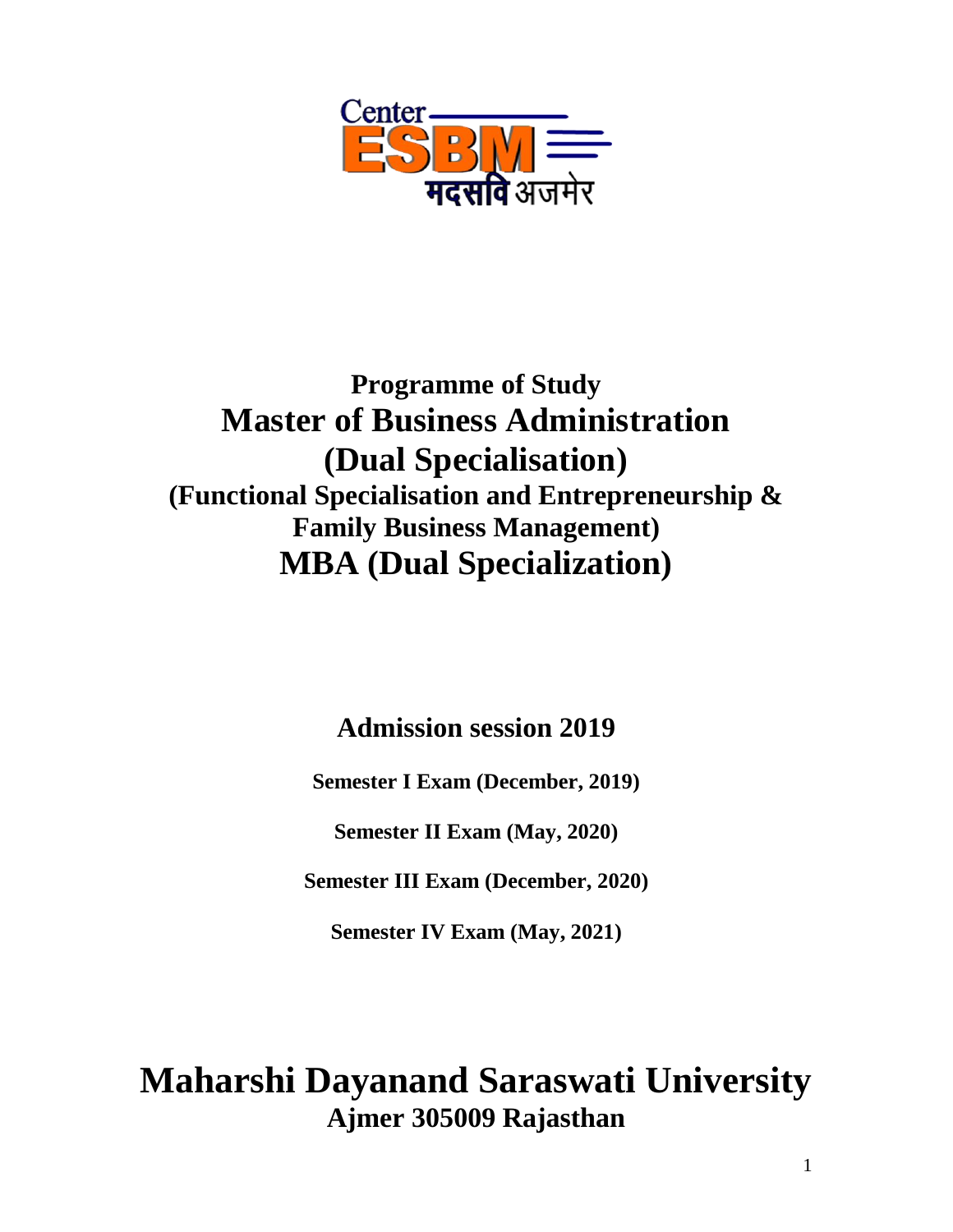## **Master of Business Administration (Dual Specialization)**

## **Ordinance for MBA (DS) Programme**

Master of Business Administration (Dual Specialization) in Entrepreneurship and Family Business Management and Functional Area is a unique innovative professional program conceived, designed by and to be offered at Center for Entrepreneurship and Small Business Management at Maharshi Dayanand Saraswati University Campus Ajmer.

The programme of study aims at preparing graduates for taking up self employment preferably and / or carrying forward their family businesses and to take up the managerial responsibilities in the corporate sector. The objectives of this programme of study are threefold-

- i. Enable young entrepreneurs/ managers develop a business sense
- ii. Learn principles and practice of management.
- iii. Equip and enable learners to start a new business venture/ manage family businesses / to work for corporate houses.

Accordingly, the programme has a large component of working in real world situations under the careful guidance of mentors.

#### **1. Eligibility**

- a.Candidates seeking admission to the MBA (Dual Specialization) programme shall be required to possess a bachelors degree in any discipline with 50% marks in aggregate of this University or equivalent thereto (45% for SC/ST/OBC). Admission to the programme shall be through an admission process of 200 points.
- b.**Admission Process**: A weight of 100 points shall be for the performance in a centralised All Indian Admission Test (as per directions of UGC) to be specified by Center from time to time. 50 points are for Personal Interview and/or Group Discussion. Another 50 points will be for marks in graduation. Merit for admission to the programme shall be determined by the Center. If the number of applicants is less admission may be offered on the merit based on marks obtained in qualifying exams.

## **2. Programme**

Master of Business Administration (Dual Specialization) is a professional program to be offered at Center for Entrepreneurship and Small Business and is a 2-year MBA programme. Each year consists of two semesters. There shall be four semesters of taught programmes. Total credits for the programmes are equivalent to 31 papers. Each paper will be of 30-40 hours instruction and equal hours of self study. There shall be an examination at the end of each semester as determined by the university.

#### **3. Scheme of examination, evaluation and progression:**

i. Every prescribed paper shall carry a total of 100 marks. There shall be 50 marks for term end examination and 50 marks for internal examinations until and unless indicated otherwise.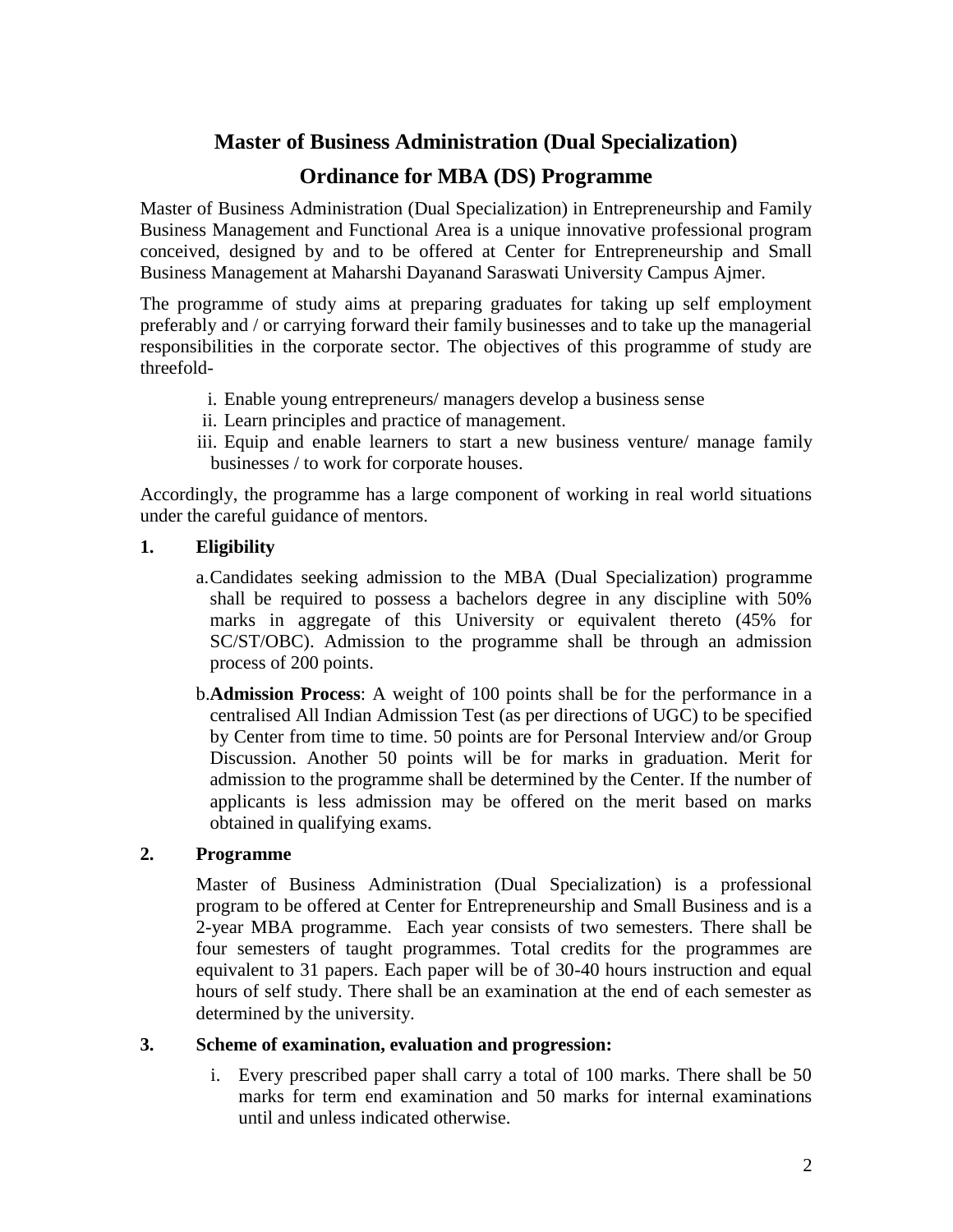- **ii. A student has to appear in both external and internal examination and shall have to secure 40% marks in external and internal examination separately to pass.**
- iii. Internal examination shall consist of continuous evaluation. Each paper shall be evaluated on the basis of internal assessment by the concerned teacher administering 3 feedback tests normally after 10-11 hours of teaching. Feedback test may be a written exam, quiz, presentation and class participation, exercise, essay, personal interview, simulation etc. Each feedback test shall be of 25 marks. Two best scores shall be added to obtain the total of internal scores.
- iv. There shall be a semester-end external examination of 50 marks. A student shall generally be required to answer any five questions out of the seven questions asked. An examiner may choose to give a case study worth 20 marks analysed. In that case the student shall answer any three questions out of five questions asked in addition to the case study.
- v. Courses E5, 308, 402 and 407 shall be evaluated as per scheme given in syllabus.

#### **4. Examination:**

- a. **Examination Result:** To pass a semester a student has to score 40% marks in each course and also 50% marks in aggregate.
- b. **Division:** Division of marks shall be awarded on the basis of aggregate marks obtained in all the papers prescribed for all the Four (04) semester examinations as follows:
	- a. First Division 60% and above
	- b. Second Division 50% and above & below 60%
- c. **Due Papers:** To pass each semester a student will be Allowed To Keep Term (ATKT) in three (03) papers in one (01) semester and maximum six (06) papers during one year (two semesters). Candidate should obtain 50% marks in aggregate of the remaining papers (other than ATKT). A student can hold at most 40% ATKTs at any point of time. A student has to clear all the papers of Semester I to be eligible for appearing in IV semester / II year. Wherever a student appears at an ATKT examination she/he will do so according to the syllabus at that time and fulfill the requirements of the course **in force at that time.**
- **5. Attendance:** As per prevalent university rules
- **6.** There will be reservation for SC/ST/ OBC candidates as per rules of Maharshi Dayanand Saraswati University, Ajmer.
- **7.** There shall be upto 10 super ordinate seats for business families' candidates. There shall be a 5% point relaxation in minimum admission eligibility for business families' candidates (45% for General candidates and 40% for SC/ST/OBC candidates).
- **8.** There will be one super numeral seat for ward of Maharshi Dayanand Saraswati University employees/ teachers. The admission would be based on merit in specified admission test and interview and GD.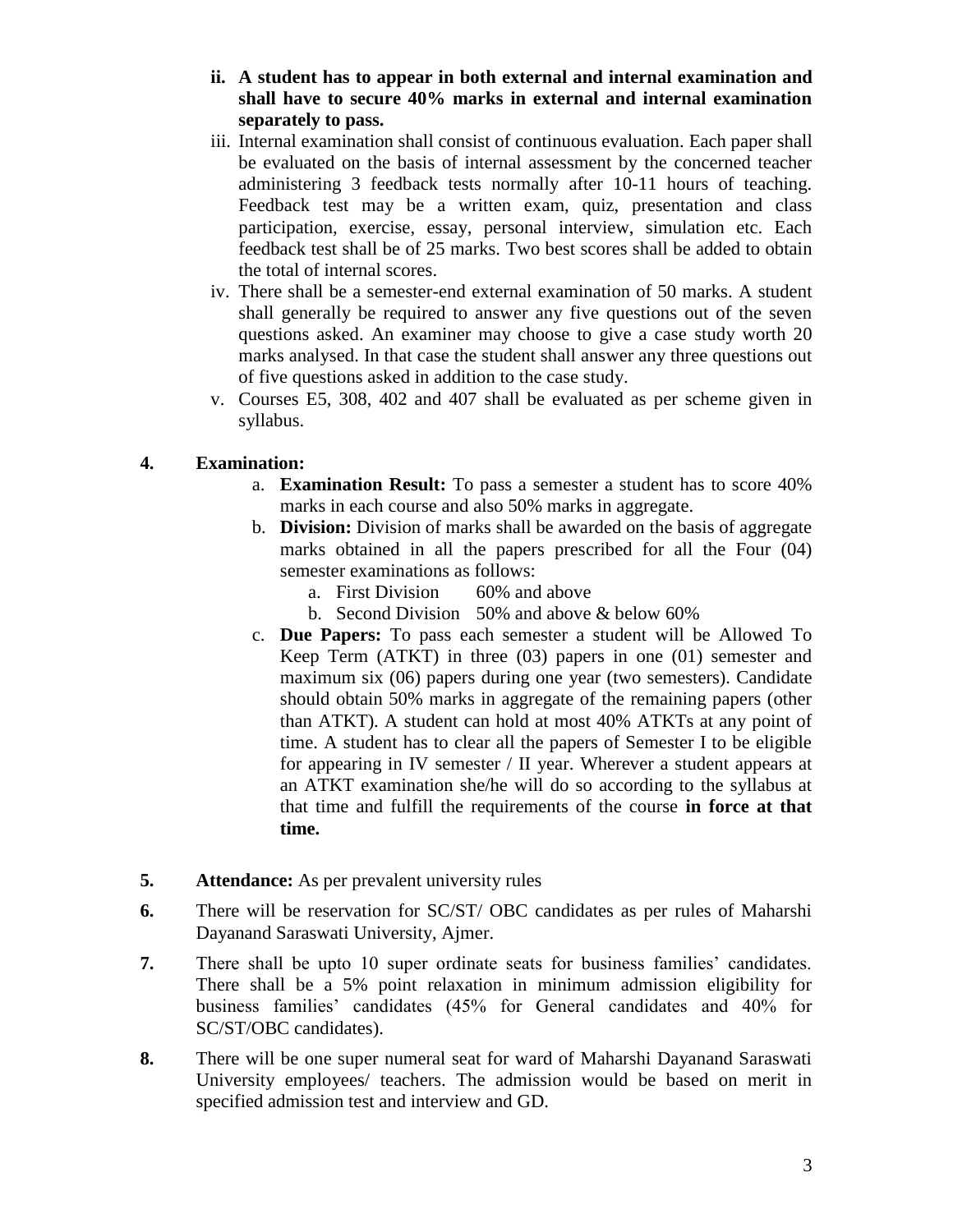## **9. Course Structure**

|     | <b>Structure of MBA (DS) programme</b>                  |                 |                 |              |
|-----|---------------------------------------------------------|-----------------|-----------------|--------------|
|     | <b>Semester 1</b>                                       | <b>Internal</b> | <b>External</b> | <b>Total</b> |
| 101 | <b>Management Concepts</b>                              | 50              | 50              | 100          |
| 102 | <b>Managerial Economics</b>                             | 50              | 50              | 100          |
| 103 | Individual and Organisational Behaviour                 | 50              | 50              | 100          |
| 104 | <b>Financial Statement Analysis</b>                     | 50              | 50              | 100          |
| 105 | <b>Statistics for Management</b>                        | 50              | 50              | 100          |
| 106 | <b>Business Law for Management</b>                      | 50              | 50              | 100          |
| 107 | Quantitative Techniques for Management                  | 50              | 50              | 100          |
| 108 | <b>Computers for Management</b>                         | 50              | 50              | 100          |
|     | <b>Total</b>                                            |                 |                 | 800          |
|     | <b>Semester 2</b>                                       |                 |                 |              |
| 201 | <b>Business Communication</b>                           | 50              | 50              | 100          |
| 202 | <b>Marketing Management</b>                             | 50              | 50              | 100          |
| 203 | <b>Financial Management</b>                             | 50              | 50              | 100          |
| 204 | Human Resources Management                              | 50              | 50              | 100          |
| 205 | Production and Operations Management                    | 50              | 50              | 100          |
| 206 | <b>Research Methods</b>                                 | 50              | 50              | 100          |
| 207 | <b>Business Environment</b>                             | 50              | 50              | 100          |
| 208 | <b>Information System for Management</b>                | 50              | 50              | 100          |
|     | <b>Total</b>                                            |                 |                 | 800          |
|     | <b>Semester 3</b>                                       |                 |                 |              |
| 301 | Entrepreneurship and Entrepreneurial Development        | 50              | 50              | 100          |
| 302 | Small Business Management                               | 50              | 50              | 100          |
| 303 | <b>Small Business Environment</b>                       | 50              | 50              | 100          |
| 304 |                                                         | 50              | 50              | 100          |
| 305 | Electives of Entrepreneurship and Family Business       | 50              | 50              | 100          |
| 306 | Management (Any four)                                   | 50              | 50              | 100          |
| 307 |                                                         | 50              | 50              | 100          |
| 308 | <b>Summer Training Project</b>                          | 50              | 50              | 100          |
|     | <b>Total</b>                                            |                 |                 | 800          |
|     | Semester 4                                              |                 | <b>Internal</b> |              |
| 401 | <b>Business Policy and Strategic Management</b>         | 50              | 50              | 100          |
| 402 | Project Study                                           | 100             |                 | 200          |
| 403 |                                                         | 50              | 50              | 100          |
| 404 | Electives of Functional Management (Any four of any one | 50              | 50              | 100          |
| 405 | functional area)                                        | 50              | 50              | 100          |
| 406 |                                                         | 50              | 50              | 100          |
| 407 | Viva                                                    | 100             |                 | 100          |
|     | <b>Total</b>                                            |                 |                 | 800          |
|     | <b>GRAND TOTAL</b>                                      |                 |                 | 3200         |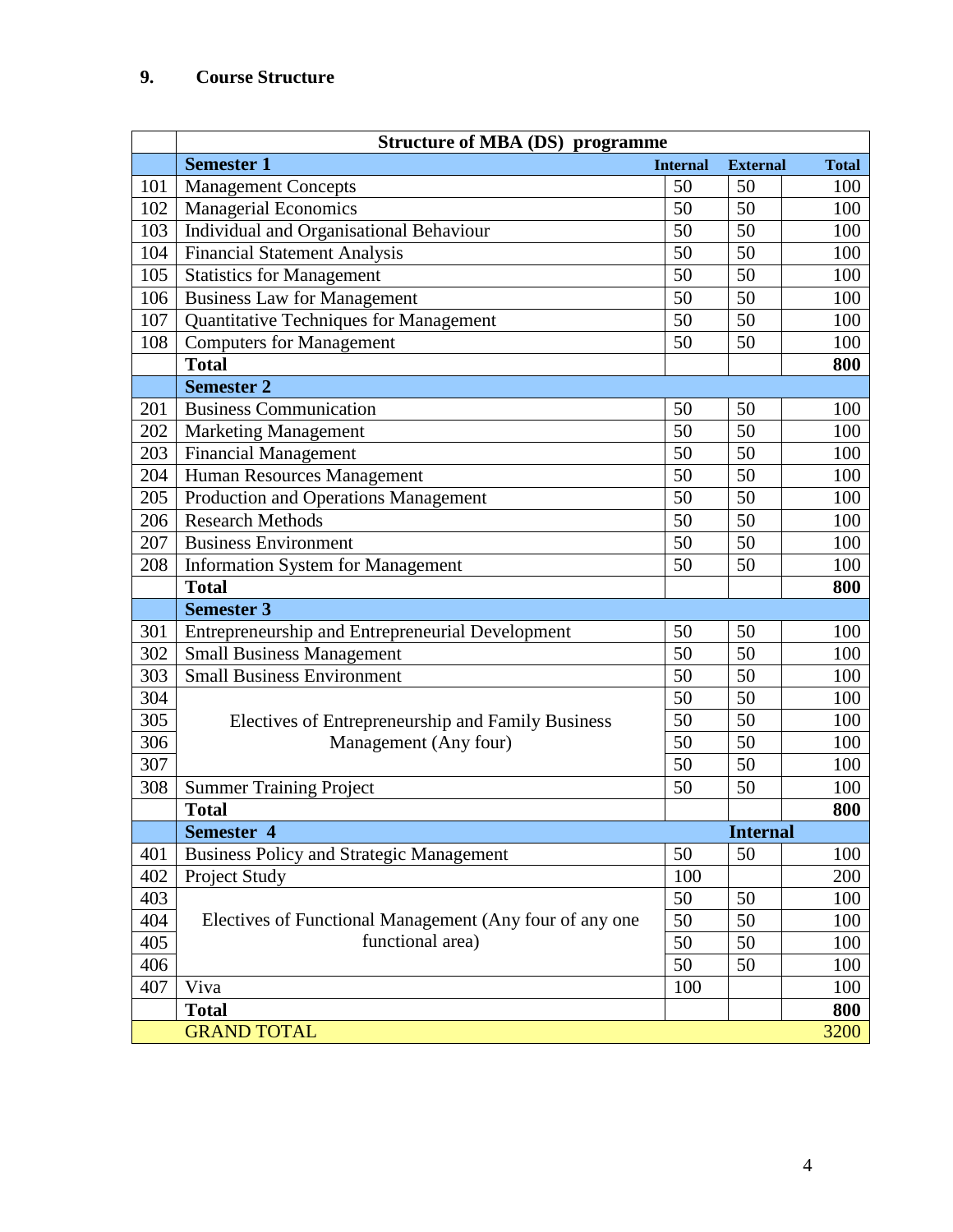#### **Master of Business Administration - Dual Specialization (MBA-DS) Examination (Semester Examination Scheme)**

#### **Regulation 22C**

- i. There shall be 31 Papers (08 papers in Semester I and 08 papers in Semester II of Part I, 08 papers in Semester III and 07 papers in Semester IV of Part II).Every prescribed course shall carry a total of 100 marks except Project Study (402) Paper of Semester IV of Part II. There shall be 50 marks for term end examination and 50 marks for internal examination until and unless indicated otherwise.
- ii. **A student has to appear in both external and internal examination and shall have to secure 40% marks in external and internal examination separately to pass.**
- iii. Internal examination shall consist of continuous evaluation. Each paper shall be evaluated on the basis of internal assessment by the concerned teacher administering 3 feedback tests normally after 10-11 hours of teaching. Feedback test may be a written exam, quiz, presentation and class participation, exercise, essay, personal interview, simulation etc. Each feedback test shall be of 25 marks. Two best scores shall be added to obtain the total of internal scores.
- iv. There shall be a semester-end external examination of 50 marks. A student shall generally be required to answer any five questions out of the seven questions asked. An examiner may choose to give a case study worth 20 marks analysed. In that case the student shall answer any three questions out of five questions asked in addition to the case study.
- v. Courses E5, 308, 402 and 407 shall be evaluated as per scheme given in syllabus.
- vi. The medium of instruction will exclusively be in English and student has to answer all the question papers in the prescribed course in English only in both internal and external examinations.
- vii. At the end of second semester, student is expected to learn on the job by way of association with a business organization. The student will undergo a part-time on the job training under the close supervision of a supervisor in the business organization. This training should help him develop a perspective of wholesome management of business activities. This would enable him to appreciate the importance of different business activities and see how different business activities are interrelated. He will have to submit a report on the organization he has undergo training and make a presentation before a panel of faculty members. There are 25 marks for report, 25 marks for presentation and 50 marks for viva-voce.
- viii. In third semester, student is expected to opt from five papers of Entrepreneurship and Family Business Management. Those who have opt for Business Plan Development (E4) will have to submit a Business Plan based on survey and research. The student has to make a presentation, which will be evaluated by experts including invitee from financial institution and an internal examiner. There are 100 marks for the Business Plan (50 marks for report and 50 marks for the evaluation of the presentation).
	- ix. The number of courses and the maximum marks for each course (internal and external separately) shall be shown in the syllabus for the subject concerned. In order to pass a semester a student shall have to score 40 % marks in each course in both external and internal examinations and also 50% marks in aggregate in remaining papers except ATKT (Allowed To Keep Terms) papers.
	- x. To pass each semester a student will be Allowed To Keep Term (ATKT) in three (03) papers in one (01) semester and maximum six (06) papers during one year (two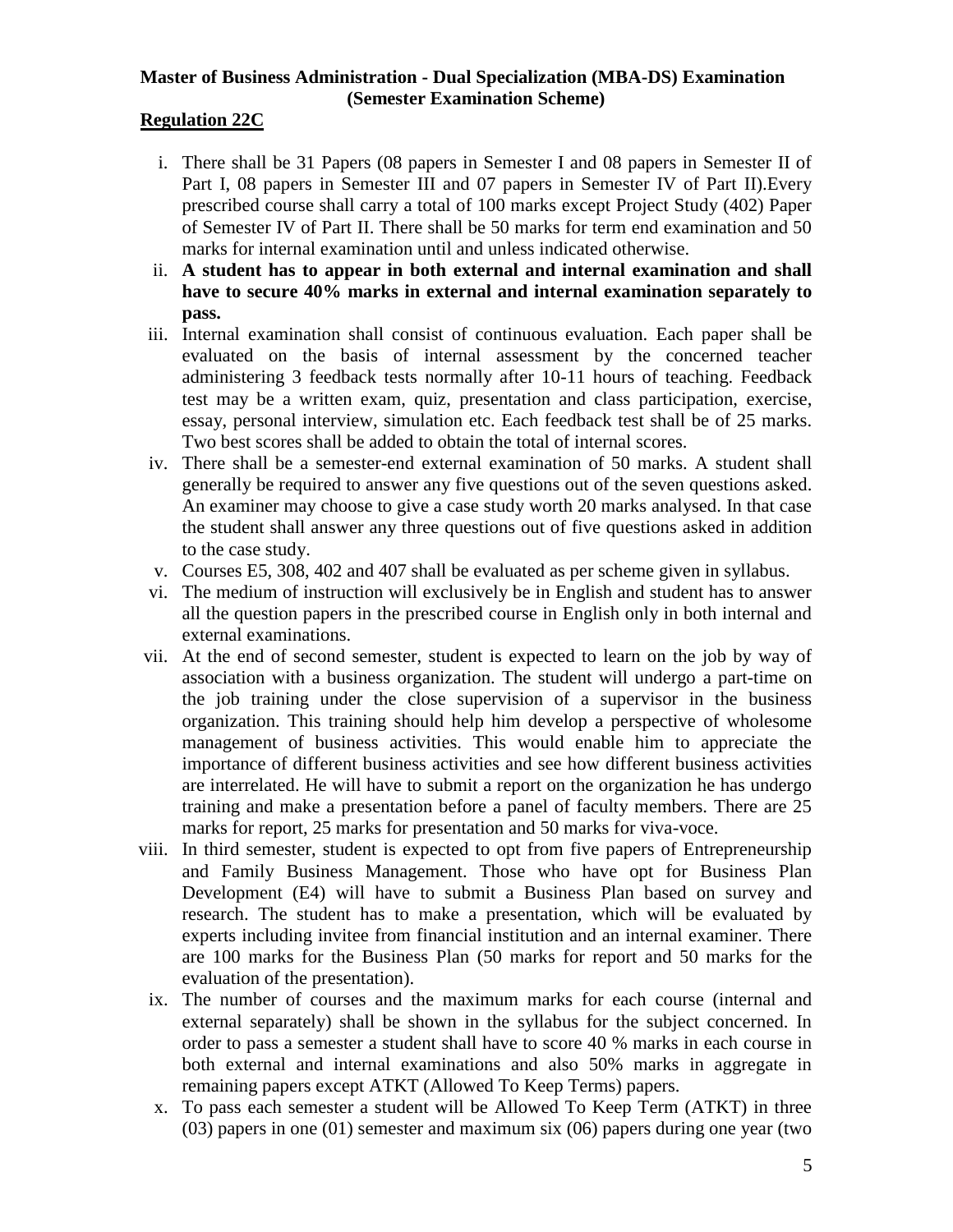semesters). Candidate should obtain 50% marks in aggregate of the remaining papers (other than ATKT). A student can hold at most 40% ATKTs at any point of time. A student has to clear all the papers of Semester I to be eligible for appearing in IV semester / II year. Wherever a student appears at an ATKT examination she/he will do so according to the syllabus at that time and fulfill the requirements of the course **in force at that time** and fulfills the requirements of the course enforced at that time.

- xi. A student shall be required to successfully complete the programme within a continuous span of six year from the date of admission. During this period if there is any ATKT in any course/s, the same has to pass with a maximum of next three chances within a span of six year from the date of admission.
- xii. A student shall be eligible for the award of MBA (DS) degree only if he/ she fulfills the following conditions:

(a) Passes all the four semesters/ Two years as laid down in the syllabus as well as all the viva-voce examination and also secures minimum prescribed pass marks in the Summer Training Project.

(b) Fulfills all other requirements prescribed by the competent authority from time to time for satisfactory completion of each course of study in each of the three year.

(c) Division of marks shall be awarded on the basis of aggregate marks obtained in all the papers prescribed for all the four semesters/ two year examinations as follows:

| <b>Passed with I Division</b>  | Aggregate marks taken together of the Part I<br>and Part II of MBA (DS) examinations<br>should be 60% and above.                   |
|--------------------------------|------------------------------------------------------------------------------------------------------------------------------------|
| <b>Passed with II Division</b> | Aggregate marks taken together of the Part I<br>and Part II of MBA (DS) examinations<br>should be more than 50% and less than 60%. |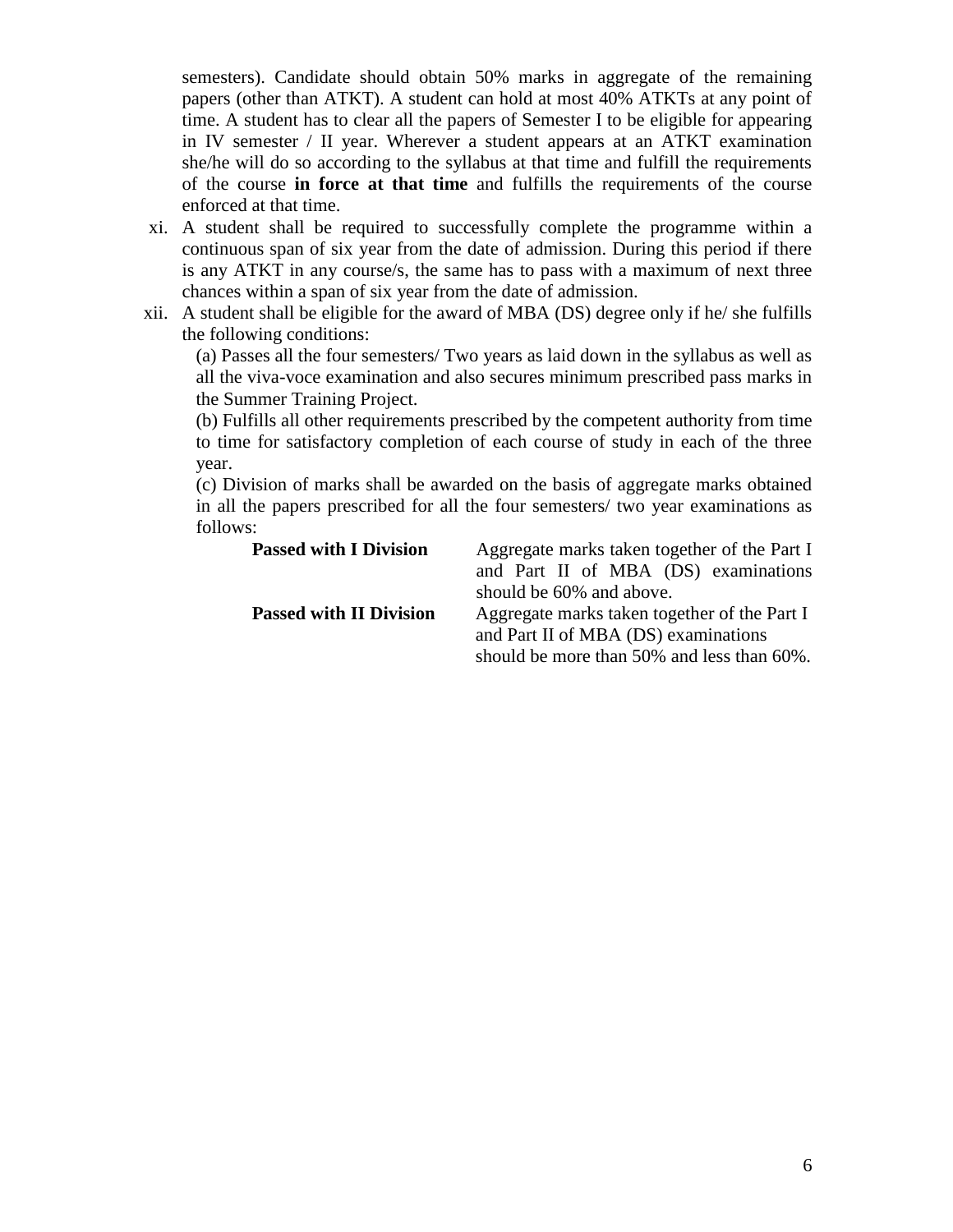## **SEMESTER I**

## **101 Management Concepts**

- **Unit 1** Nature, meaning and significance of management; Managerial processes, functions, skills, and roles in organisation.
- Unit 2 Overview of functions of planning, organising, staffing, directing and controlling.

Unit 3 Concept of Managerial Ethics, Social responsibility, and Value based Management.

Suggested Readings **Koontz "O" Donnell**. Management, 8<sup>th</sup> Ed. International Student and Weihrich Edition, Kogakusha, Tokyo

**Stoner**, Management, Prentice Hall of India, New Delhi, 1992

**L M Prasad**, Principles and Practices of Management, Sultan Chand & Sons, New Delhi

**J S Chandan**, Management Theory and Practice, Vikas Publishing House Pvt Ltd, New Delhi

## **102 Managerial Economics**

- Unit 1 Introduction to managerial economics, Fundamentals of Demand and Supply analysis, Consumer Demand Theory (Cardinal & Ordinal measures), Concept, determinants and importance of elasticity
- **Unit 2** Theory of production, laws of production, Stages of production, Concepts of cost and revenue.
- Unit 3 Pricing Decision: Pricing and output decision under perfect and imperfect competition, oligopoly and monopoly
- Suggested **Ahuja H. L.** Micro Economics, Himalaya Publishing House, New Delhi
- Readings **Mehta P. L.**, Managerial Economics: Analysis, Problems and Cases, Sultan Chand & Sons, New Delhi.

**Siddiqui S A and Siddiqui A S**, Managerial Economics and Financial Management, New Age International Publishers, New Delhi

## **103 Individual and Organisational Behaviour**

- Unit 1 Introduction to Organisation Behaviour: nature, scope and approaches of OB. Understanding and managing individual behaviour – Personality, Perception, Values, attitudes, Learning, Work motivation, Individual decision making and problem solving.
- Unit 2 Understanding and managing group processes interpersonal and group dynamics, application of emotional intelligence in organizations, communication, group decision making, Transactional analysis
- Unit 3 Leadership and influence process, understanding and managing organizational system- organizational design and structure, change and development, work stress & stress management, conflict management

Suggested **Luthans, F** (2002). **Organisational Behaviour**. *Prentice Hall of India,* New Delhi.

Readings **Robbins, S.** (2003). **Organisational Behaviour**. *Pearson Education,* New Delhi. **Khanka S S**, Organizational Behaviour, S Chand and Company, New Delhi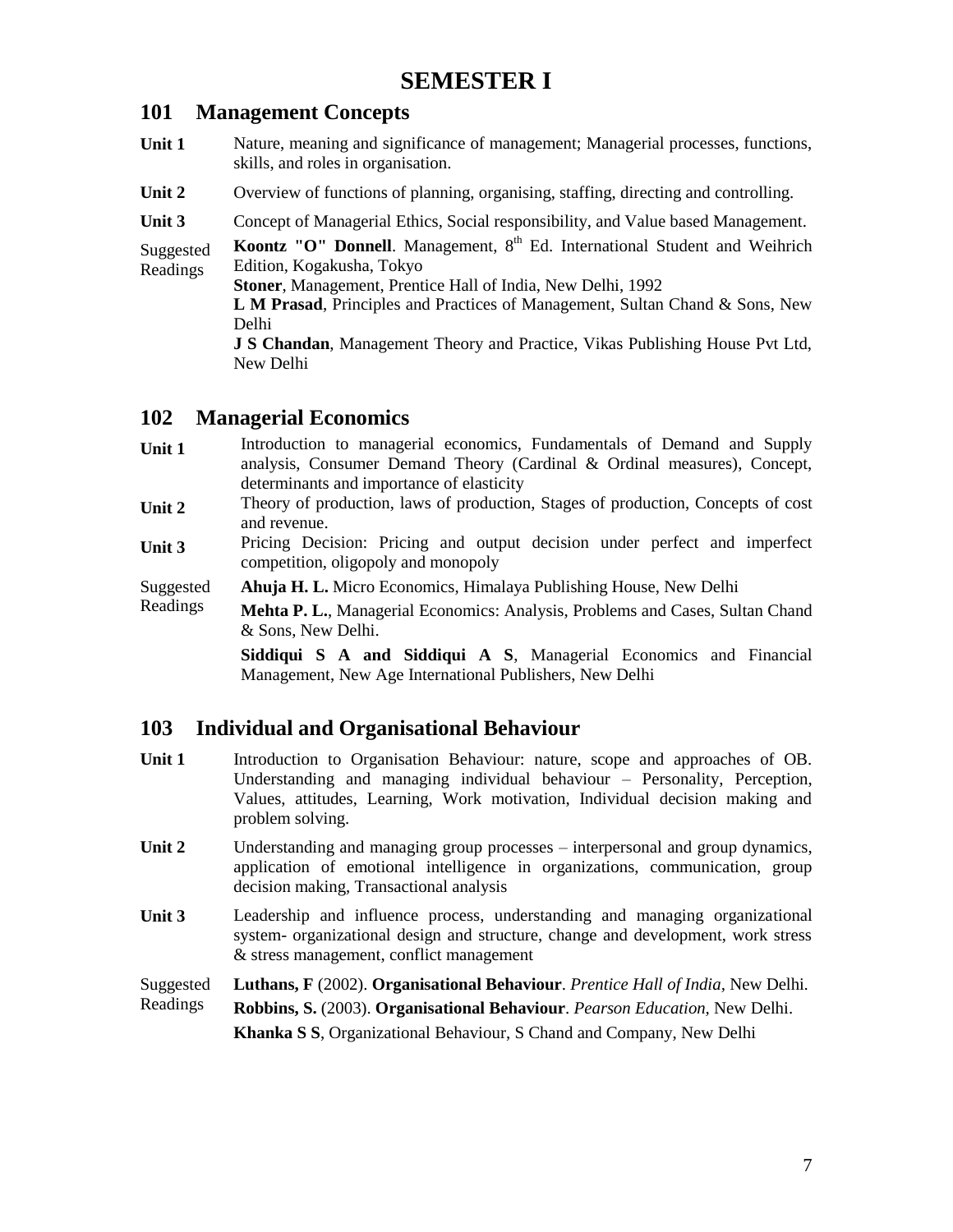## **104 Financial Statement Analysis**

- Unit 1 Introduction to accounting, concepts & conventions of accounting, Basic terminology, Various accounting standards and IFRS, Contents of annual reports, Recording of Business Transactions: Brief outline of Journalizing, Posting & Trial Balance.
- **Unit 2** Trading, Profit & Loss Accounting, Balance Sheet, Adjustment Entries, Tools and techniques of financial statement analysis, Ratio Analysis, reporting to management, window dressing.
- Unit 3 Marginal costing, CVP & BEP analysis, Types of Decision, make or buy, addition/ discontinuation of a product line, sell or process further, operate or shut down, exploring new markets, product mix, maintaining a desired level of profit; Standard Costing & Variance Analysis.

Suggested Readings **Maheshwari, S.N.**, Management Accounting and Financial Control. Sultan Chand and Sons, New Delhi.

> **Bhattacharya, S.K.** and **Dearden, J.** (1996). **Accounting for Management: Texts and Cases**. *Vikas Publishing*, New Delhi.

## **105 Statistics for Management**

- Unit 1 Statistics; Characteristics, functions, limitations and scope; statistics in business management; Data collection and presentation, frequency distribution and analysis, measure of central tendency and dispersion, correlation and regression.
- Unit 2 Basic concepts of probability and probability distribution- binomial, poison and normal; Probability and non probability sampling, sampling distribution of means and proportions, estimation.
- **Unit 3** Hypothesis testing of means and proportions for large and small samples,  $X^2$  test  $\&$ ANOVA.
- Suggested **Sharma J K**, Business Statistics, Pearson Education
- Readings **S.P. Gupta**. Statistics, Sultan Chand & Sons

**Levin** and **Rubin**. Statistics for management, Prentice Hall of India Ltd., New Delhi

#### **106 Business Law for Management**

**Unit 1** Main provisions of Contract Act 1872, Sale of Goods Act 1930, Negotiable Instruments Act 1881, Indian Partnership Act 1932, **Unit 2** Main provisions of Companies Act 2013, Competition Act, Child Rights Act **Unit 3** Main Provision of: Consumer Protection Act (CPA) 1986, The Information Technology Act, 2000, Cyber Law Suggested Readings **K R Bulchandani,** Business law for Management, Himalaya Publishing House **Porwal, L. M. and Kumar Sanjeev,** Legal Regulatory Framework, Vrinda Publications (P) Ltd. **Sheth, Tejpal,** Business Law, Pearson Education, New Delhi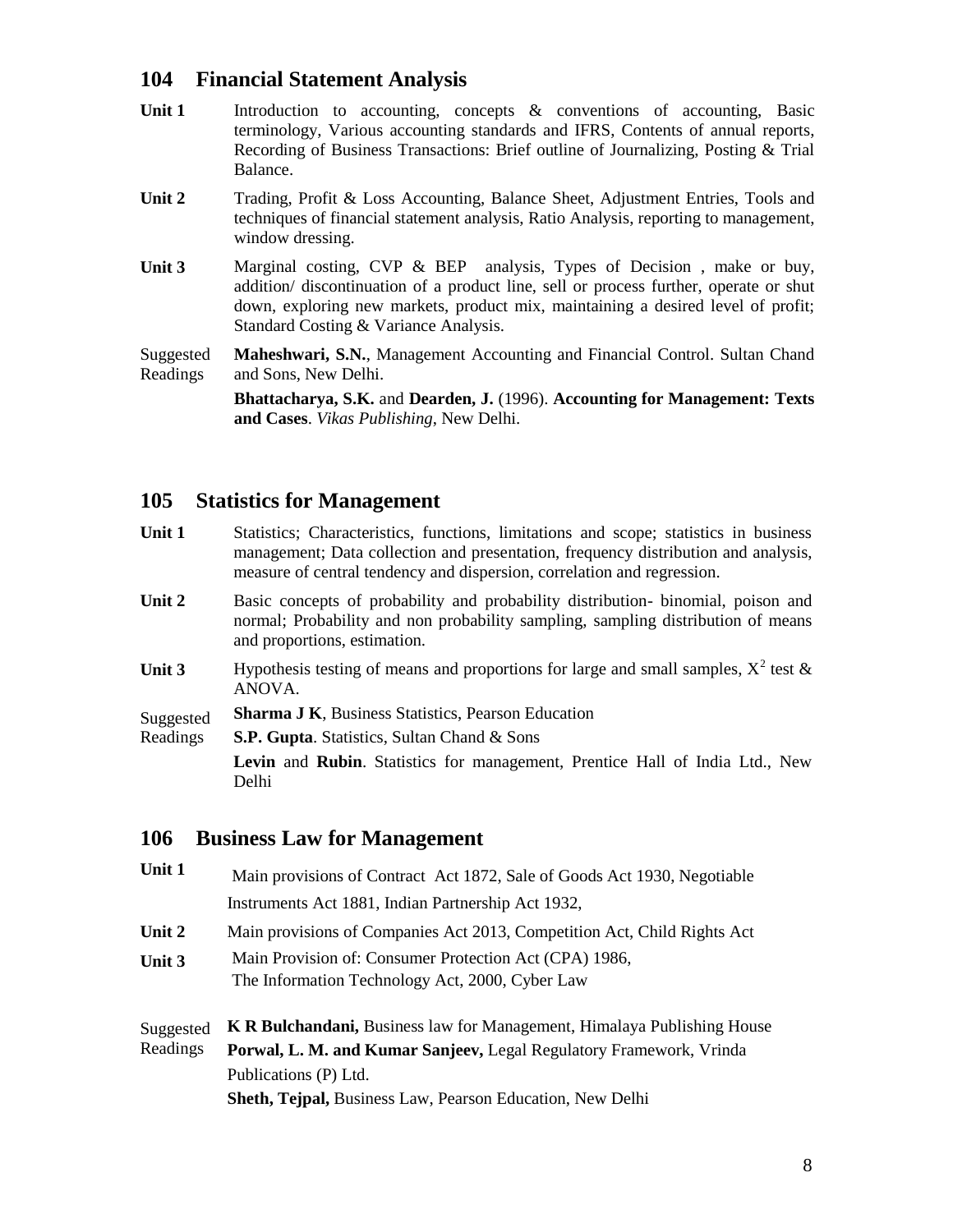## **107 Quantitative Techniques for Management**

- Unit 1 Linear programming- Graphical and simplex method, sensitivity analysis; assignment and transportation problems.
- Unit 2 Decision theory; game theory; replacement analysis; elementary queuing theory; simulation.
- **Unit 3** Networking techniques- PERT & CPM, crashing; Simulation and Markov Analysis, Learning Curve.

Suggested **Kapoor, V.K.** (1999). **Operations Research**. *Sultan Chand and Sons*, New Delhi.

Readings **Sharma, J.K.** (2001). **Fundamentals of Operations Research**. *Macmillan India Ltd.*, New Delhi.

#### **108 Computer for Management**

- **Unit 1** Computer System Concept: Introduction, characteristics, basic organization, Computer Memory ( primary, secondary, cache and others), Input devices, output devices, Computer languages- Introduction and need, Difference between High level and low level language. Computer software: system software vs application software, application software (features, various applications across organisation)
- **Unit 2** Operating systems- definition, types, functions. MS-Office: Word, Excel, Access and PowerPoint,
- **Unit 3** E commerce: Introduction, advantages, features of E-Commerce, The Anatomy of E-commerce, Business model (B2B, B2C, C2C, C2B, B2G , G2B, G2C), Payment System- Credit card payment system, Debit card, smart card, E-money, Electronic fund transfer. Electronic data Interchange (EDI), M Commerce- Introduction, need and difference between E commerce and M Commerce. Basics of internet, Database Management System- Traditional file management system vs DBMS, DBMS components, types, Introduction to Data warehousing (DWH), difference between DBMS and DWH

Suggested Readings **Sanjay Saxena**, A First Course in Computers, Vikas Publishing House Pvt Ltd., New Delhi **PK Sinha-** Computer Fundamentals, BPB Publications, New Delhi **Sanjay Saxena**, MS Office 2000 for Everyone, Vikas Publishing House Pvt Ltd., New Delhi **Leon Alexis and Leon Mathews**, Introduction to Computers, UBS Publishers Limited, Chennai

## **SEMESTER II**

#### **201 Business Communication**

**Unit 1** Business Communication: Nature, scope, processing role of Business Communication, listening, qualities of a good listener essentials of good communication, Relationship between Communication morale productivity & objectives.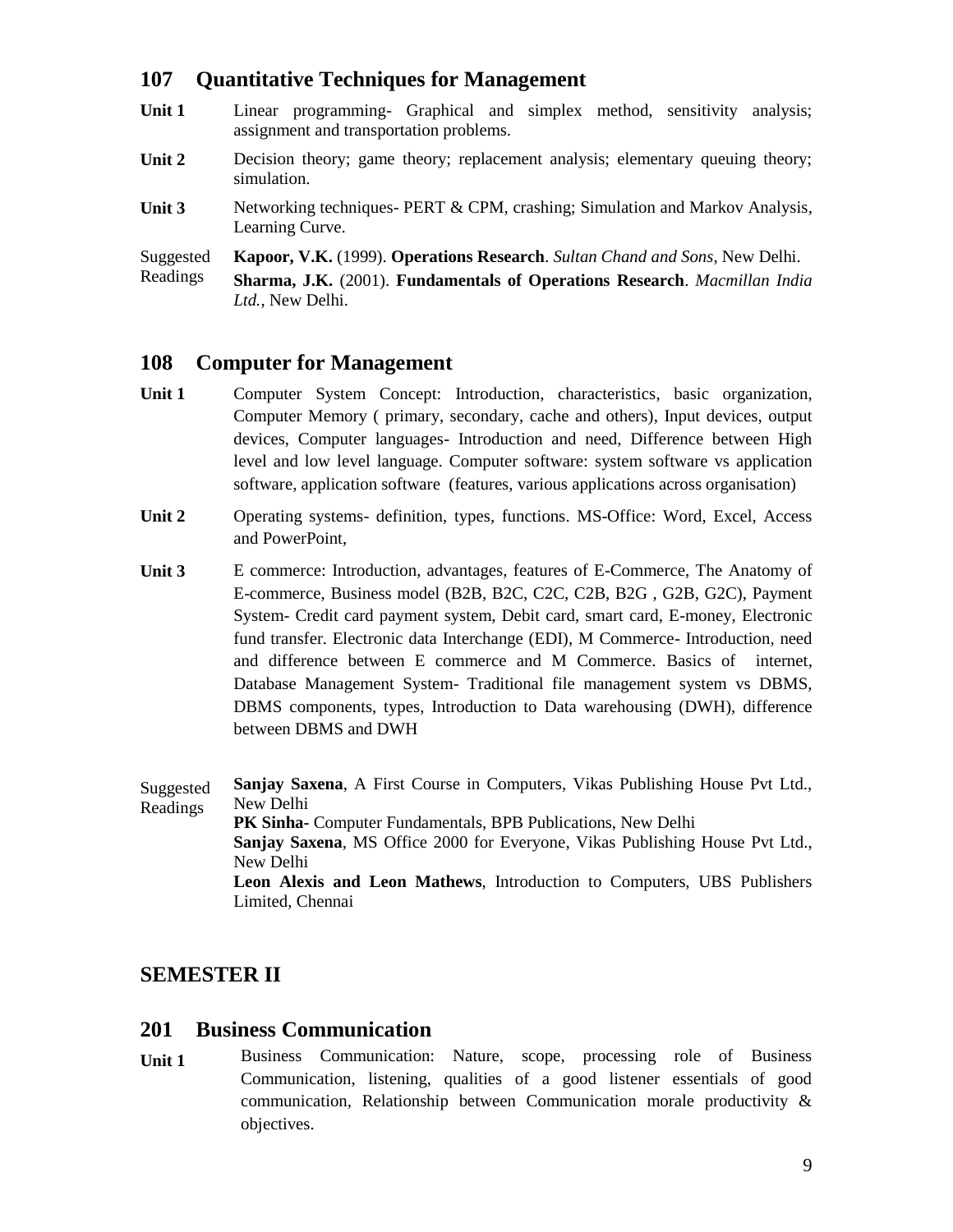| Unit 2                | Barriers of Business communication and management of barriers, Types of<br>communication: Formal - informal, inter personal Intra personal, Verbal; non-<br>verbal; individual and group Communication network. |
|-----------------------|-----------------------------------------------------------------------------------------------------------------------------------------------------------------------------------------------------------------|
| Unit 3                | Communication Media: Individual oriented: Letters memo, reports, presentations,<br>legal oriented; proposals, agreements, directives; organization oriented; manuals,                                           |
|                       | forms, brochures, notices, Telecommunication, Negotiations                                                                                                                                                      |
| Suggested<br>Readings | Meenakshi Raman and Singh Prakash, Business Communication, Oxford<br>University Press, New Delhi                                                                                                                |
|                       | <b>Sharma R.C.</b> and <b>Mohan K.</b> Business Report, Writing $\&$ Correspondence, Tata<br>McGraw Hill, New Delhi.                                                                                            |
|                       | Pearse, C Glenn etc. (2000). Business Communications: Principles and<br><b>Applications, Prentice Hall of India, New Delhi.</b>                                                                                 |

## **202 Marketing Management**

- **Unit 1** Introduction: Concept and Scope of Marketing, Philosophies of Marketing Management, Elements of Marketing - Needs, Wants, Demands, Customer, Consumer, Markets and Marketers; Marketing Vs Selling, Marketing Environment, Factors Affecting Marketing Environment, Marketing Information System, Functions of Marketing Management, Marketing – Mix, Strategic Marketing Planning.
- **Unit 2** Market Segmentation, Market Segmentation Procedure, Basis for Consumer/Industrial Market Segmentation. Market Targeting: Procedure, Product Positioning - Introduction, Objectives, Product Positioning Strategy. Consumer Behaviour Concept, Theories and Pattern.
- **Unit 3** Marketing Mix Decisions: Product Decisions- New Product Development-Concept and Necessity for Development, Failure of New Products, New Product Planning and Development Process, Product-Mix, Branding and Packaging Decisions, Product Life cycle - Stages and Strategies for Different Stages of PLC. Pricing Decisions- Pricing Objectives, Policies, Methods of Setting Price, Pricing Strategies. Place Decisions- Channels of Distribution for Consumer/ Industrial Products, Factors Affecting Channel Distribution, Management of Channels: Current Trends in Wholesaling and Retailing, Retail Distribution System in India.Promotion Decisions: Promotion-mix, Advertising, Sales Promotion, Personal Selling, Publicity and Public Relations.

Suggested Readings **Kotler, P.**, Marketing Management. Prentice Hall of India, New Delhi. **Ramaswamy, V.S.** and **Namakumari, S.** (2002). **Marketing Management, Planning and Control**. *Macmillan India Ltd.*, New Delhi.

## **203 Financial Management**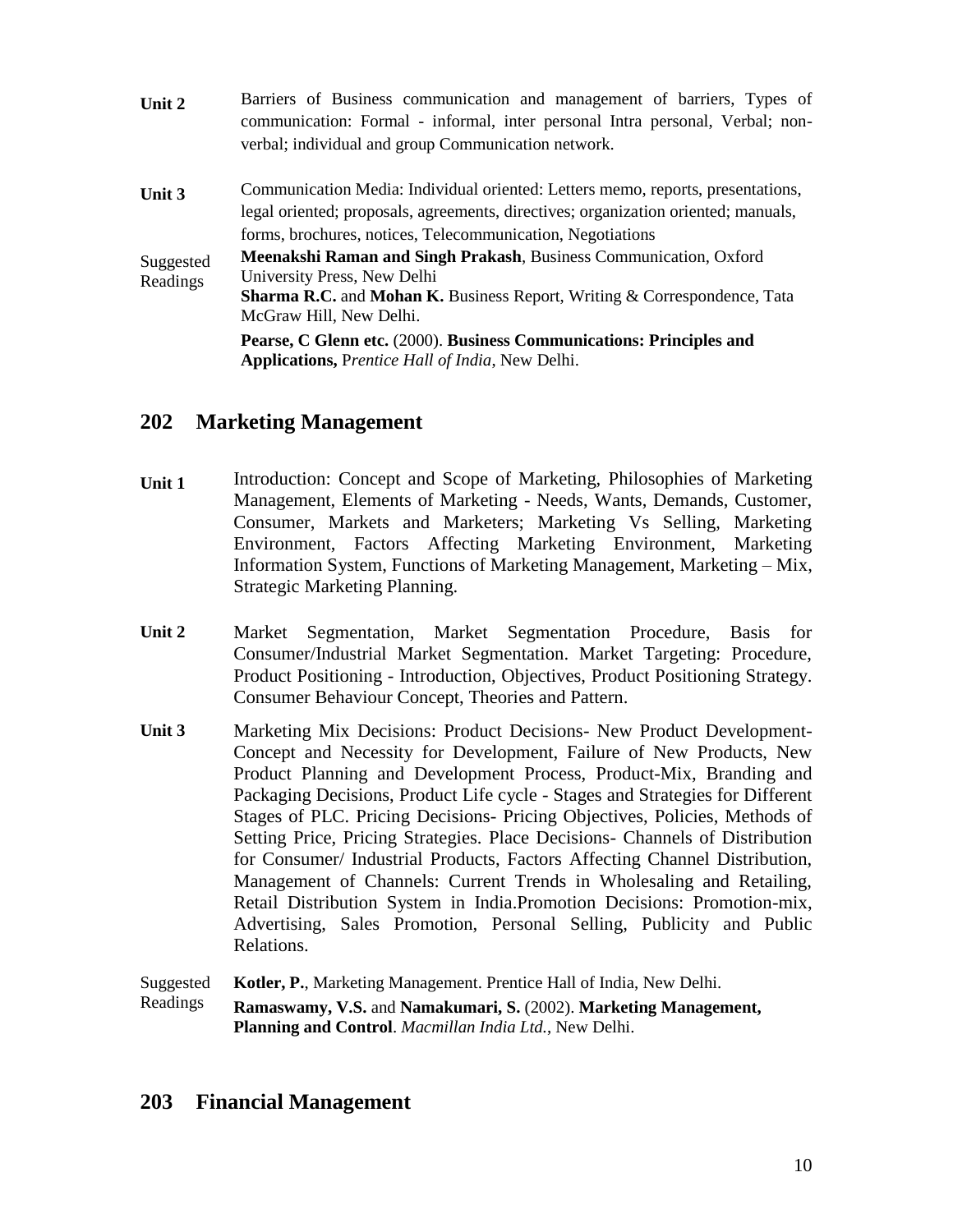| Unit 1                | Meaning, scope, aims and objectives of financial management; finance function;<br>Fund Flow Statement & Cash Flow Statement Analysis, cost of capital. |
|-----------------------|--------------------------------------------------------------------------------------------------------------------------------------------------------|
| Unit 2                | Capital budgeting- concepts, Capital Structure: Planning & Theories, Dividend<br>polic y.                                                              |
| Unit 3                | Management of working Capital, Budgeting & Budgetary Control.                                                                                          |
| Suggested<br>Readings | <b>Chandra, P.</b> (2000). Financial Management: Theory & Practice. Tata McGraw<br>Hill, New Delhi.                                                    |
|                       | Bhattacharya (2003). Financial Accounting for Business Managers. Prentice                                                                              |
|                       | Hall of India, New Delhi.                                                                                                                              |
|                       | Pandey, I.M. (2003). Finance: A Management Guide for Managing Company                                                                                  |
|                       | Funds and Profits. Prentice Hall of India, New Delhi.                                                                                                  |
|                       |                                                                                                                                                        |

#### **204 Human Resources Management**

- **Unit 1** Concept, meaning and importance of human resources management; Corporate objectives and human resource planning, Job design.
- Unit 2 Recruitment and selection; induction; training and development; career planning;
- **Unit 3** Principles of wage determination, salary structure; job evaluation; and performance appraisal; wage policies, monetary and non-monetary incentives.
- Suggested Readings **Aswathappa, K.**, Human resources and Personnel Management, Tata McGraw Hill, New Delhi.

**Dressler** (2000). **Human Resource Management**. *Prentice Hall of India*, New Delhi.

#### **205 Production and Operations Management**

- Unit 1 Role of operations management in business; Operations strategy; types of production systems; plant location and layout; new product development; managing processes;
- Unit 2 Production planning and control- forecasting; routing, scheduling, expediting; aggregate planning; master scheduling, MRP; PPC in job shop, batch production, mass production and projects; Inventory control- quantity control and selective control;
- Unit 3 Quality control; maintenance; materials handling, work study- method study and work measurement; Contemporary issue- JIT, lean manufacturing, Concurrent, engineering, optimised production technology, etc.

Suggested Readings **Aswathappa K, Bhat Sridhar K,** Production & Operations Management, Himalaya Publication Ltd.

**Chase, Aquilino, Jacobs Agarwal,** Operations Management for Competitive Advantage, Tata Mcgraw Hill.

**Krajewski L., Rizman L. & Malhotra M.**, Operations Management- Process value chains, Pearson Educations.

**Bedi Kanishka**, production and Operations Management, Oxford University Press, New Delhi

**Adam, E. Everett, Ebert J. Ronald,** Production and Operations Management *concept, models, and behaviour*, Fifth Ed. Prentice Hall of India, New Delhi.

**Russell S. Roberta, Taylor W. Bernard,** Operations Management, Fourth Edition, Pearson Education.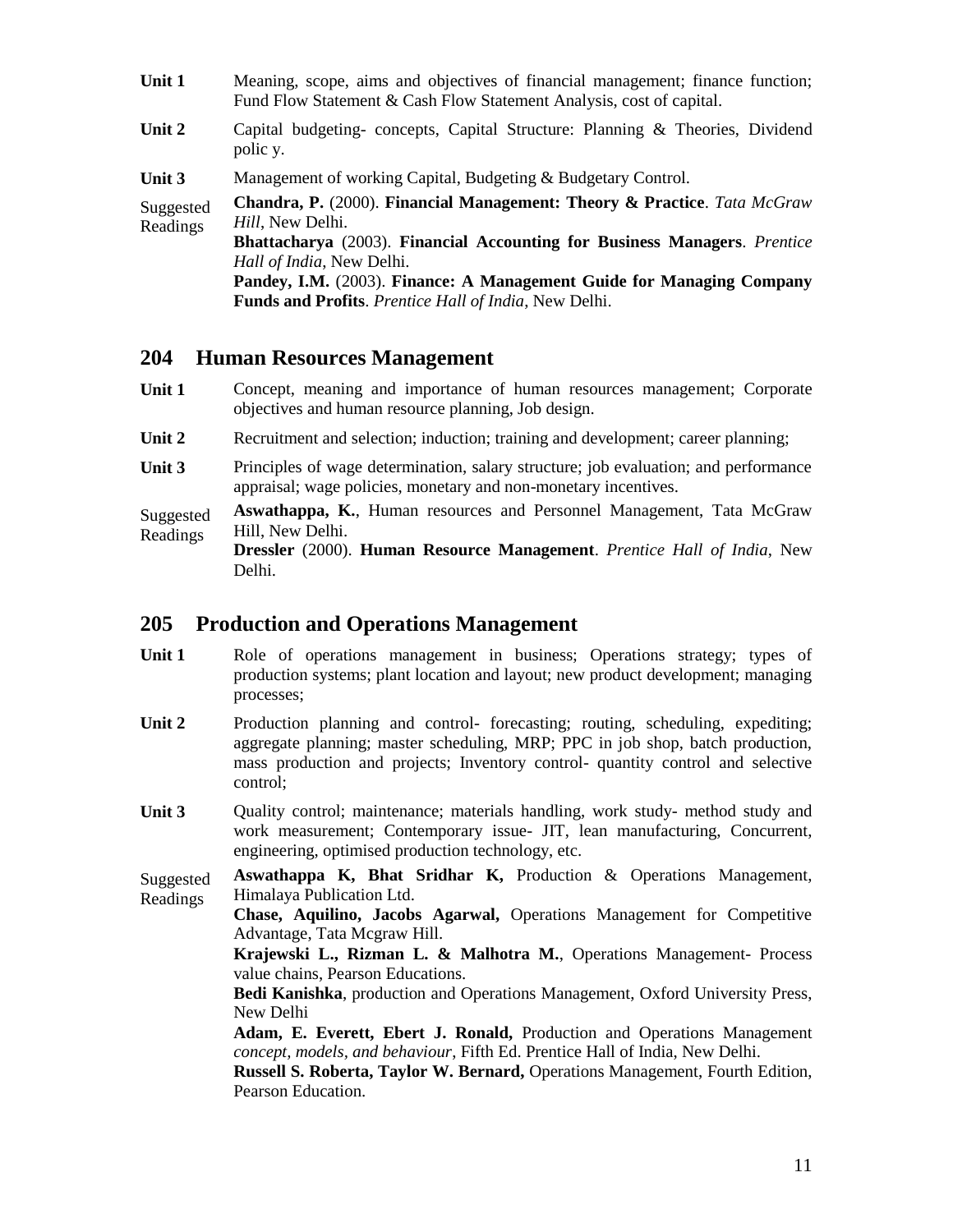## **206 Research Methods**

- **Unit 1** Nature and Scope of Research Methodology; Problem Formulation and Statement of Research Objectives; Research Process; Research Designs - Exploratory, Descriptive and Experimental Research Designs;
- **Unit 2** Primary methods of Data Collection Observational and Survey Methods, Measurement & Scaling, Attitude Measurement Techniques; Questionnaire Design, Administration of Surveys; Sample Design, Secondary methods of Data Collections.
- **Unit 3** Analysis of Data: Selecting an Appropriate Statistical Technique; Field work and Tabulation of Data, Techniques for Data Analysis- ANOVA, nonparametric tests: chi square, sign test, Mann Whitney U test, Kruskal Wallis H test; Introduction to multivariate analysis-concept, definition and differences of Factor, Cluster, Discriminant and Conjoint Analysis, Report writing.

Suggested Readings **Donald R. Cooper, Pamela S. Schindler.** Business Research Methods**,** *Tata McGraw Hill Publication*, New Delhi.

> **Kothari C.R. (2006). Research Methodology Methods and Techniques,** *New Age International Publication,* New Delhi

## **207 Business Environment**

- Unit 1 Nature and significance of business environment, Economic role of government, Industrial policy, Industrial sickness, NRI investment policy, Indian banking system.
- **Unit 2** Monetary and Fiscal policy, Basic concepts of: National Income, Business cycle, Balance of Payments, Economic growth. .
- **Unit 3** Foreign Exchange, FEMA , Role and functions of SEBI, Contemporary Issues in Indian economy.
- Suggested Readings **Francis Cherunilam**, Business Environment: Text and Cases, Himalaya Publishing House

**Mishra S K and Puri V K**, Economic Environment of Business, Himalaya Publishinh House, New Delhi

## **208 Information System for Management**

- **Unit 1** Introduction to Management information System: definition, components, types; informational needs; systems concept; application of information systems in business organisation;
- Unit 2 Introduction to information system technology: hardware and software resources, database management systems, telecommunication and networking systems.
- **Unit 3** Building information systems: Life cycle and prototype approach; Decision support system and enterprise information system; information system security and control
- Suggested Readings **Laudon K C and Laudon J P**, Management Information systems: Managing the digital Firm, Prentice Hall India Ltd., New Delhi

**O Brain,** Management information System, *PHI,* New Delhi **Jaiswal Mittal,** Management information System, Oxford, New Delhi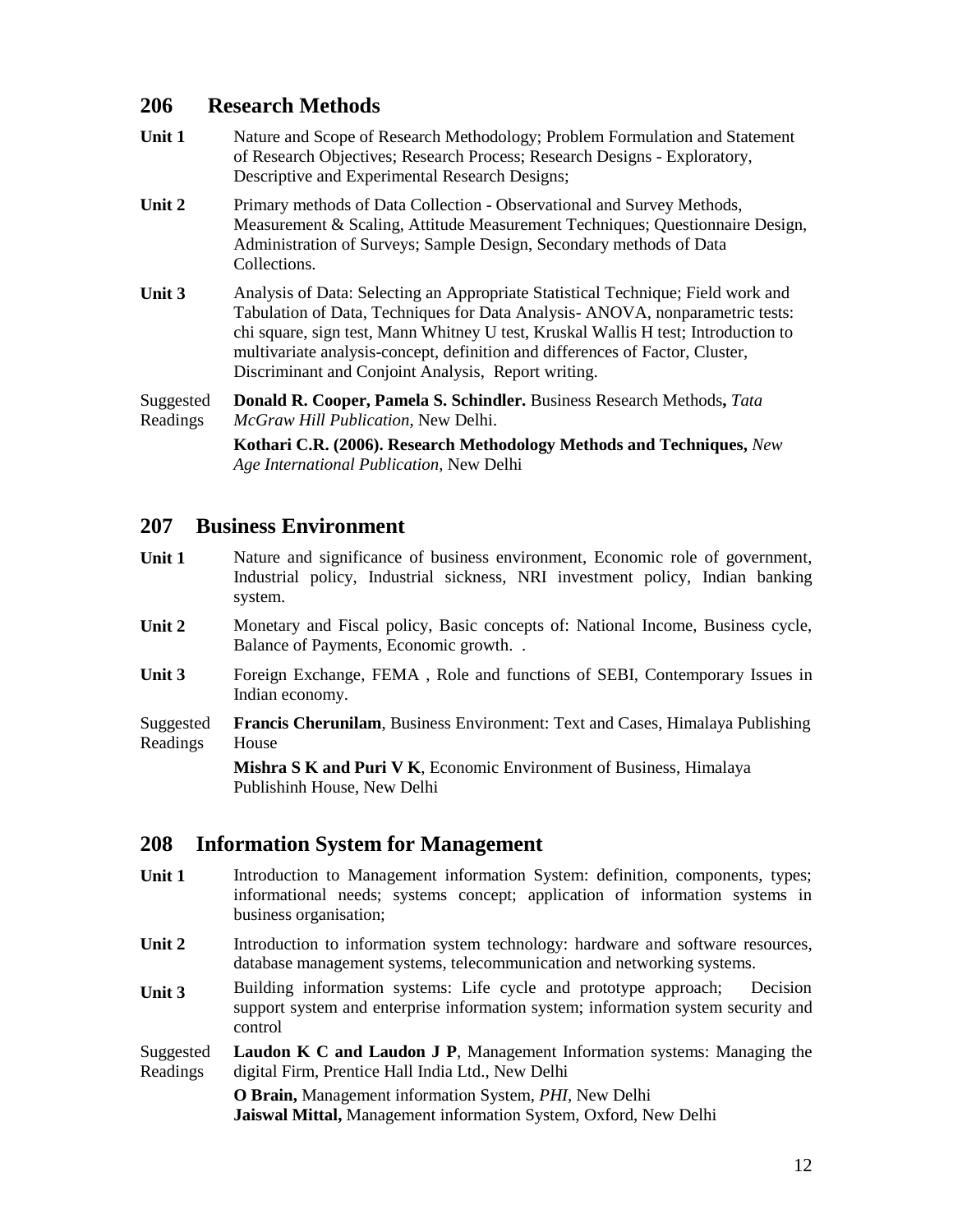## **SEMESTER III**

#### **301 Entrepreneurship and Entrepreneurial Development**

- **Unit 1** Concept of entrepreneurship- nature and historical evolution; entrepreneurship and economic development
- Unit 2 Characteristics of an entrepreneur, entrepreneur vs. manager; types of entrepreneur, entrepreneurial development- role of training facilities, incentives, protection
- **Unit 3** Effects of culture on Entrepreneurship; Theories of entrepreneurship: sociological and psychological theories.

Suggested **Gupta C B and Khanka S S**, Sultan Chand and Sons, New Delhi

Readings **Khanka S S, Entreprneurial Development**, S Chand, New Delhi

> **Desai, Vasant** (1997). **Small-Scale Industries and Entrepreneurship**, 3/re, *Himalayan Publishing House*, Mumbai.

#### **302 Small Business Management**

- **Unit 1** Role and importance of small business; defining small business; forms of organisation for small business.
- Unit 2 Setting up a SSI; formalities of launching a new venture; product selection; problems of SSI
- **Unit 3** Challenges of marketing for small businesses; sources of funds for small businesses; Human resource management issues in small businesses; managing small business operations.

Suggested Readings **Arora, R.** and **Sood, S.K.** (2003). **Fundamentals of Entrepreneurship and Small Business Management**. *Kalyani Publishers*, Ludhiana.

**Desai, Vasant** (1997). **Small-Scale Industries and Entrepreneurship**. 3/re, *Himalayan Publishing House*, Mumbai.

**Ramachandaran, K.** (1993). **Managing a New Business Successfully**. *Global Business Press*, New Delhi.

Ministry of small, micro and Medium Enterprise –www. msme.gov.in

#### **303 Small Business Environment**

- Unit 1 Policy interventions for small sector development- central and state government; Sickness and challenges before small scale industries.
- **Unit 2** Institutional support for small scale industries- SIDO, DIC, NSIC, SIDBI, RFC, RIICO etc.
- **Unit 3** Other related agencies- NISIET, NIESBUD, EDI, IIE, etc., Subsidies and incentives; governmental and non-governmental assistance- assistance from financial institutions

Suggested Readings **Francis Cherunilam**, Business Environment: Text and Cases, Himalaya Publishing House

Ministry of small, micro and Medium Enterprise –www. msme.gov.in, Policy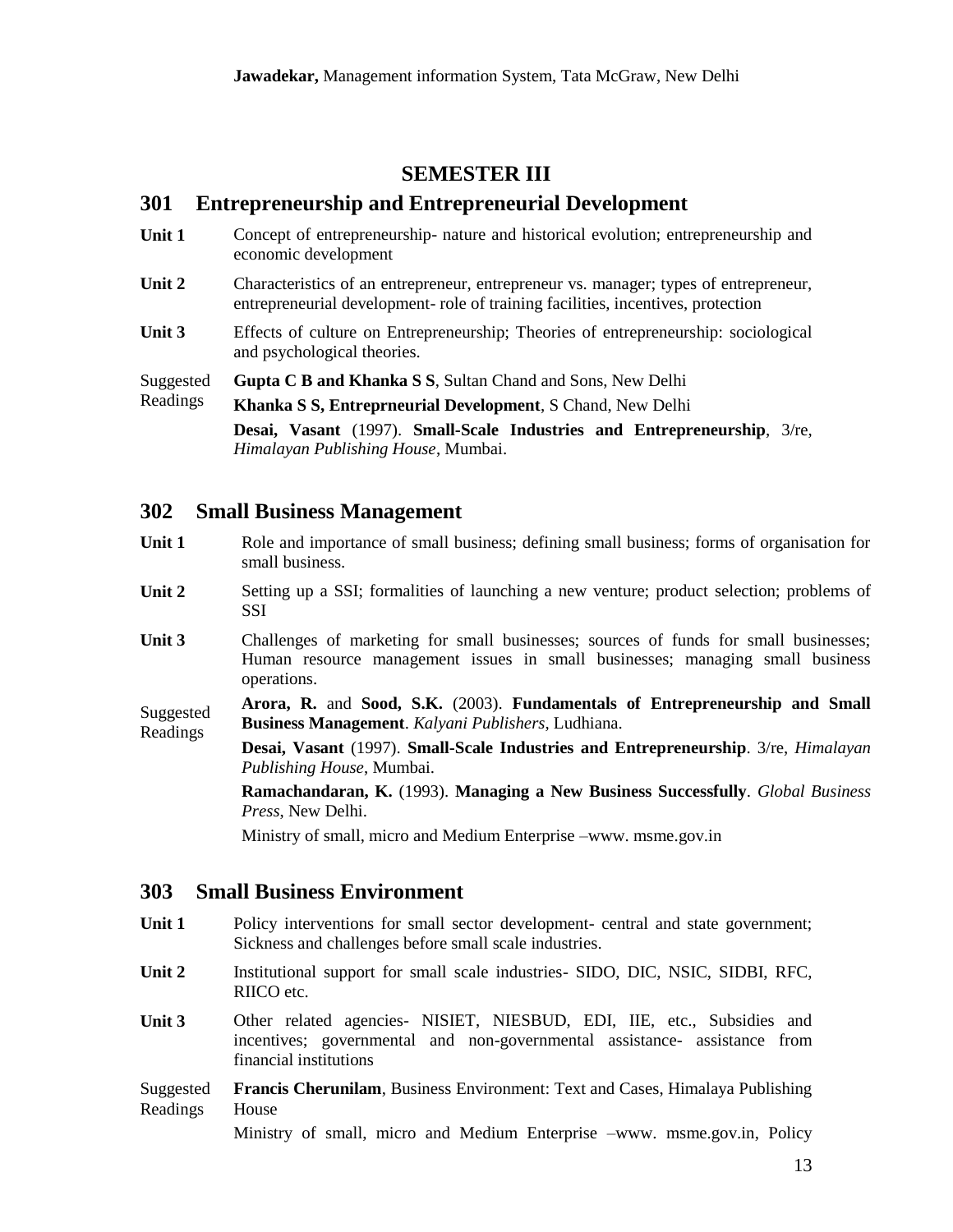documents of government,

To familiarize students with the functioning of various organizations, instructor can ask students to collect the relevant information and disseminate information in the campus through setting up Kiosk in the campus on the mutually decided day. This activity consumes around 5 hours in preparation and 2 hours in information dissemination.

## **Entrepreneurship Optional Papers**

#### **E1 Family Business Management**

**Unit 1** Defining family business; Why family businesses are special, Family business dynamics: people, systems & growing complexity, The family's relationship with the business: developing a strategic vision & building teamwork Unit 2 The next generation: Human resource management and leadership perspective, Getting help: making the most of outside resources Professionalizing the boardroom: the role of balanced board of directors Cousin companies: family governance in multigenerational family firms **Unit 3** Succession Planning: Managing succession: the leadership challenge, Building financial security and relinquishing control, Wealth management: family offices and philanthropy. Suggested Readings Peter Leach, Family Business **Jain, Rajesh,** Chains that Liberate: Governance of Family Firms, Macmillan India Ltd.

## **E2 Creativity and Innovation**

| Unit 1 | Creativity; creativity Tools and techniques; Lateral thinking, Enablers and barriers |
|--------|--------------------------------------------------------------------------------------|
|        | to creativity; Creative Personality; Brainstorming, Entrepreneurial creativity.      |
| Unit 2 | Innovation; Innovation process, Commercialization of innovation, Imperatives to      |
|        | Innovation, Enterprise Innovation, Types of innovations, Innovative organizations,   |
|        | barriers and enablers to enterprise innovation.                                      |

**Unit 3** Diffusion of innovation, Trends in technical innovation, Technopreneurs, Exercises in brainstorming, creative problem solving and business innovation.

Suggested Readings **Rastogi P.N**. - 'Managing Creativity for corporate Excellence', Macmillan India Ltd.

**Timple, A. Dale-** 'Creativity', Jaico Publishing House.

**Martal, Shlomo & Seshadri, Dve -** 'Innovation Management-:Strategies, Concepts & Tools for Growth & Profit', Response Books, Sage Publication.

**Prahalad, C.K., Krishnan M.S.,** 'The New age of Innovation', Tata McGraw Hill.

#### **E3 New Venture Creation**

- **Unit 1** Entrepreneurial revolution and entrepreneurial process, Analyzing and Evaluating Business Opportunities, Structural analysis of industries, Criteria for New Venture Screening
- Unit 2 Resources one needs to start a new business, Financial issues in New Venture Creation, New Venture Team: the role of teams in entrepreneurial process. Forms of Business Ventures: Retail, Franchising, Manufacturing, Service Enterprise.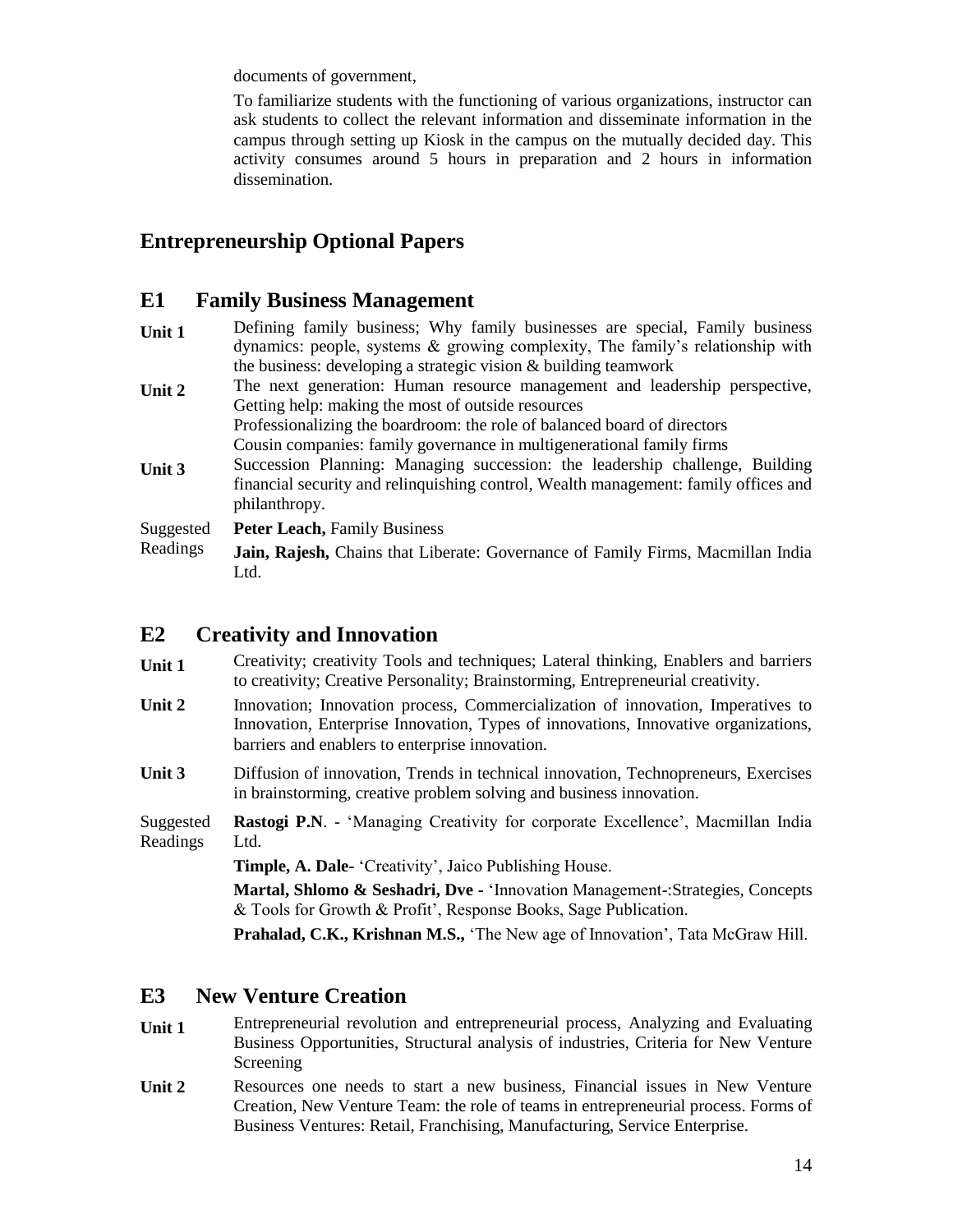Unit 3 Problems and pitfalls in starting new ventures, failure symptoms and management, risk management.

Suggested Readings **Timmons A Jeffry and Spinelli Stephen**, New Venture Creation-Entrepreneurship for the  $21<sup>st</sup>$  century, Tata Mc Graw Hill.

> **Kuratko F Donald& Hornsby S Jeffry,,** New venture Management- The Entrepreneur's Roadmap,pearson Education.

**Sahay A, Sharma V**, Entrepreneurship and New Venture Creation, Excel Books.

#### **E4 Growth Strategy**

- Unit 1 Managerial issues in managing a growing organization; Growth how to manage and sustain it
- Unit 2 Finance how to institute appropriate disciplines and controls; Executive Leadership – the role of the founder/MD, Building the Management Team
- **Unit 3** Crisis how to analyse and resolve critical situations; Product and market expansion: risks and returns

Suggested To be suggested by the instructor.

Readings

#### **E5 Business Plan Development**

This component of program would result in development of a business plan based on research and survey.

**Work outline** Based on academic inputs and training, the candidate would finally develop a business plan that can be submitted for funding. The candidate will undertake the necessary research, survey and field work to develop a viable business plan in a format acceptable to financial institutions. This will be evaluated by experts including invitee from financial institution and an internal examiner.

There are 50 points for the business plan and 50 points for the negotiation and presentation.

#### **308 Summer training Project**

Student is expected to learn on-the-job by way of association with a small business she/ he expects to take up after graduation.

**Work outline** The student will undergo a part-time on-the job training under the close supervision of an entrepreneur/ in an organization for two (02) months. This training should help him develop a perspective of wholesome management of business activities. This would enable him/ her to appreciate the importance of different business activities and see how different business activities are interrelated. He/she will have to submit a report on the organisation he/she has under gone training and make a presentation before a panel of experts, which includes one external and an internal. There are 25 marks for report, 25 marks for presentation and 50 marks for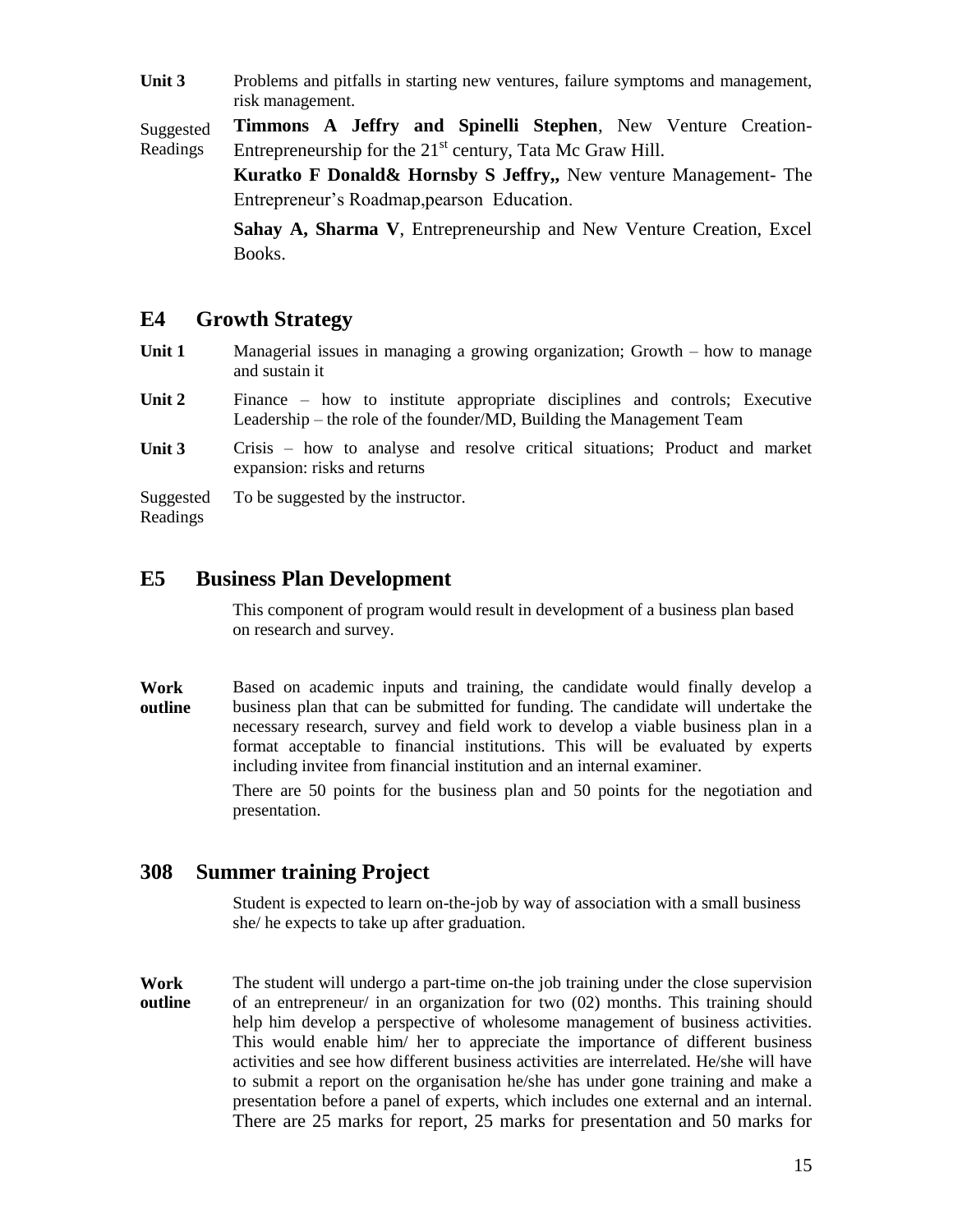viva-voce.

The student is also required to undergo an Entrepreneurship development Programme (EDP) of 30 hours duration to be conducted at the Center. The students will be exposed to practical inputs from academicians/ Professionals/ experts/ officials/ successful entrepreneurs on the nitty-gritty of starting one's own business.

## **SEMESTER IV**

## **401 Business Policy and Strategic Management**

- Unit 1 Nature, importance and concept of strategy; process of strategic management; strategic intent, vision, mission, objectives and goals; components of environmental scanning- SWOT analysis, capability factors, and organisational appraisals.
- Unit 2 Grand strategies, different types of strategies; corporate portfolio analysis; industry and competitor analysis, subjective factors in strategic choices; strategic plan.
- Unit 3 Project and procedural implementation; resource allocation, structural behavioural and functional implementation, Managing Change.

Suggested Readings **Kazmi, A.** (2002). **Business Policy and Strategic Management**. *Tata Mcgraw Hill*, New Delhi.

> **Wheelen, T.L.** and **Hunger, J.D.** (2003). **Strategic Management and Business Policy**. *Pearson Education*, (LPE), New Delhi.

## **402 Project Study**

To enable learner to study, analyse, interpret and report one or more management problem faced by small business/ entrepreneurs.

**Work outline** Project study would be based on work undertaken by the candidate under the supervision of a guide allotted to him/ her. Coordinator would make available the list of experts who would be available as supervisors. Students may discuss their projects with experts and after such mutual consultation and agreement a project proposal may be finalised. Coordinator in consultation with Director-Center for ESBM will also determine the maximum number of candidates a supervisor can supervise at a time.

> There will be 100 points for evaluation by the supervisor. Project will be evaluated by a panel of experts for 100 points based on report (50 points) and viva voce (50 points).

## **Marketing Electives**

## **M1 Marketing of Services**

- Unit 1 Nature of service economy; characteristics of services; classification of services; service quality; consumer behaviour; segmentation and targeting
- **Unit 2** Services marketing triangle; implications for marketing mix; marketing mix for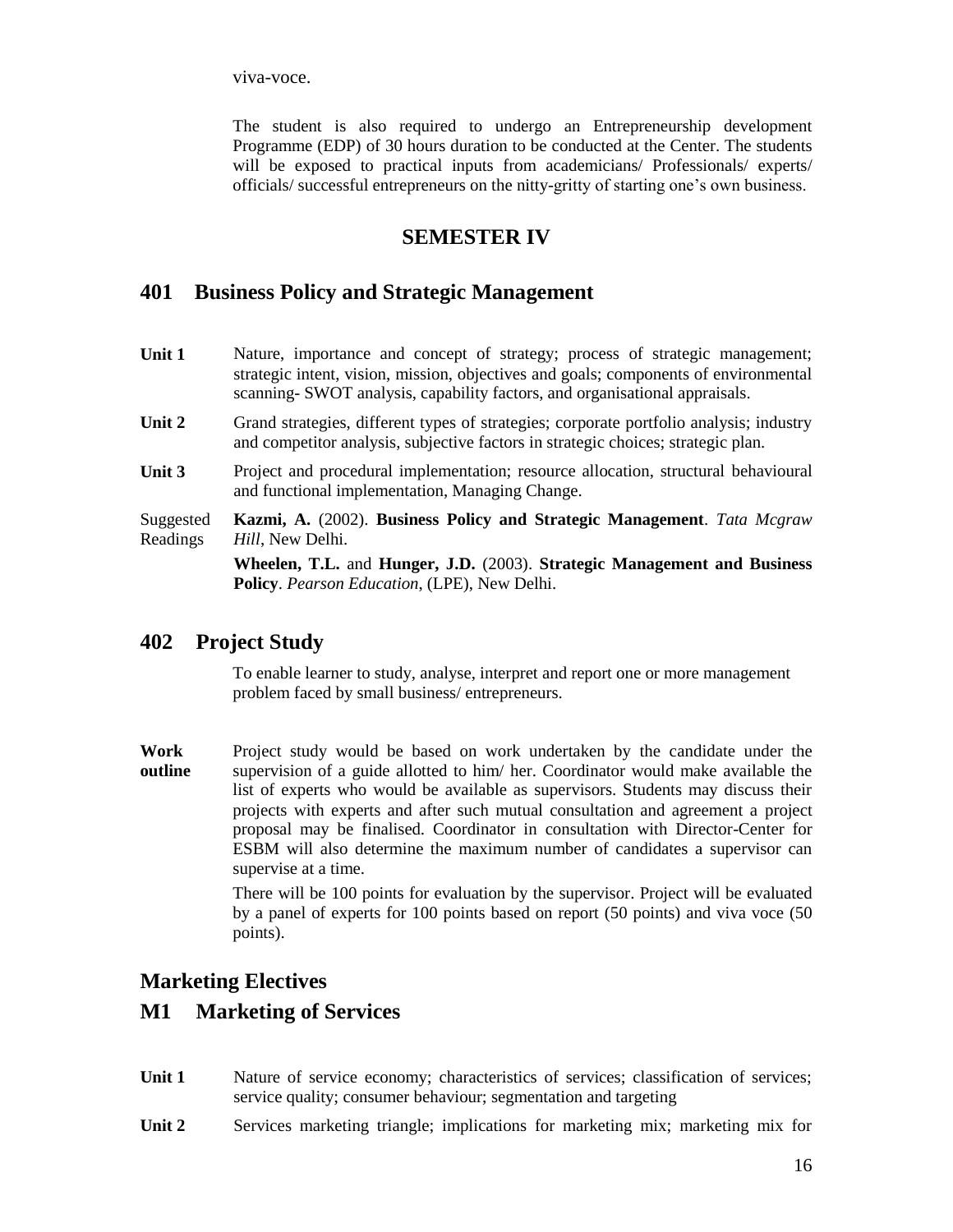services- product, place, price, promotion, people, process and physical evidence.

Unit 3 Strategic options for services- marketing strategies; globalization of services, Introduction to CRM.

Suggested Readings **Chowdhary Nimit & Chowdhary Monika** (2005). Textbook of Marketing of Services The Indian Experience. Macmillan India Ltd.

> **Lovelock**, **C.** (2003). **Services Marketing: People Technology, Strategy** 5/e, *Pearson Education*, New Delhi.

**Zeithaml, V.** and **Bitner, M.** (2003) **Services Marketing**, *McGraw Hill*, New York.

#### **M2 Brand Management**

- **Unit 1** Understanding Brands Brand Hierarchy, Brand Personality, Brand Image, Brand Identity, Brand Positioning; Brand Equity;
- **Unit 2** Value addition from Branding Brand-customer Relationships, Brand Loyalty and Customer Loyalty; Managing Brands; Brand Creation, Brand Extensions, Brandproduct Relationships, Brand Portfolio;
- **Unit 3** Brand Assessment through Research Brand Assessment and Change; Brand Revitalization; Branding in Different Sectors: Customer, Industrial, Retail and Service

Suggested **Keller Kevin Lane,** Strategic Brand Management, Pearson Education, New Delhi

Readings **Kumar Ramesh S**, Managing Indian brands: Marketing Concepts and Strategies, Vikas Publishing House Pvt Ltd, New Delhi **Moorthi Y L**, Brand Management: The Indian Context, Vikas Publishing House Pvt Ltd, New Delhi **Aaker A David**, Managing Brand Equity

**Subroto Sengupta Brand Positioning**, *TMH,* New Delhi

#### **M3 Sales and Distribution Management**

- **Unit 1** Nature and Scope of Sales Management; Selling Process, Recruiting and Selecting Sales Personnel; Developing and Conducting Sales Training Programmes; Designing and administering Compensation Plans
- **Unit 2** Supervision and Motivating Sales Personnel; Sales Meetings and Sales Contests; Designing Territories and Allocating Sales Efforts; Objectives and Quotas for Sales Personnel; Developing and Managing Sales Evaluation Programme; Sales Cost and Cost Analysis.
- Unit 3 An Overview of Marketing Channels: functions and relationships; Channel Intermediaries - Wholesaling and Retailing; Logistics of Distribution; Organizational Patterns in Marketing Channels; Marketing Channel Policies and Legal Issues; Information System and Channel Management; Assessing Performance of Marketing Channels; Contemporary developments in sales and distribution scenario in India.
- Suggested Reading Panda T K and Sahadev Sunil, Sales and Distribution Management, Oxford University Press, New Delhi
	- **Stanton, William J etc.** Management of a Sales Force. Chicago, Irwin, 1995. **Still, R R., Cundiff, Govoni**, Sales Management: Decisions, Strategies and Cases, Prentice Hall India Pvt Ltd.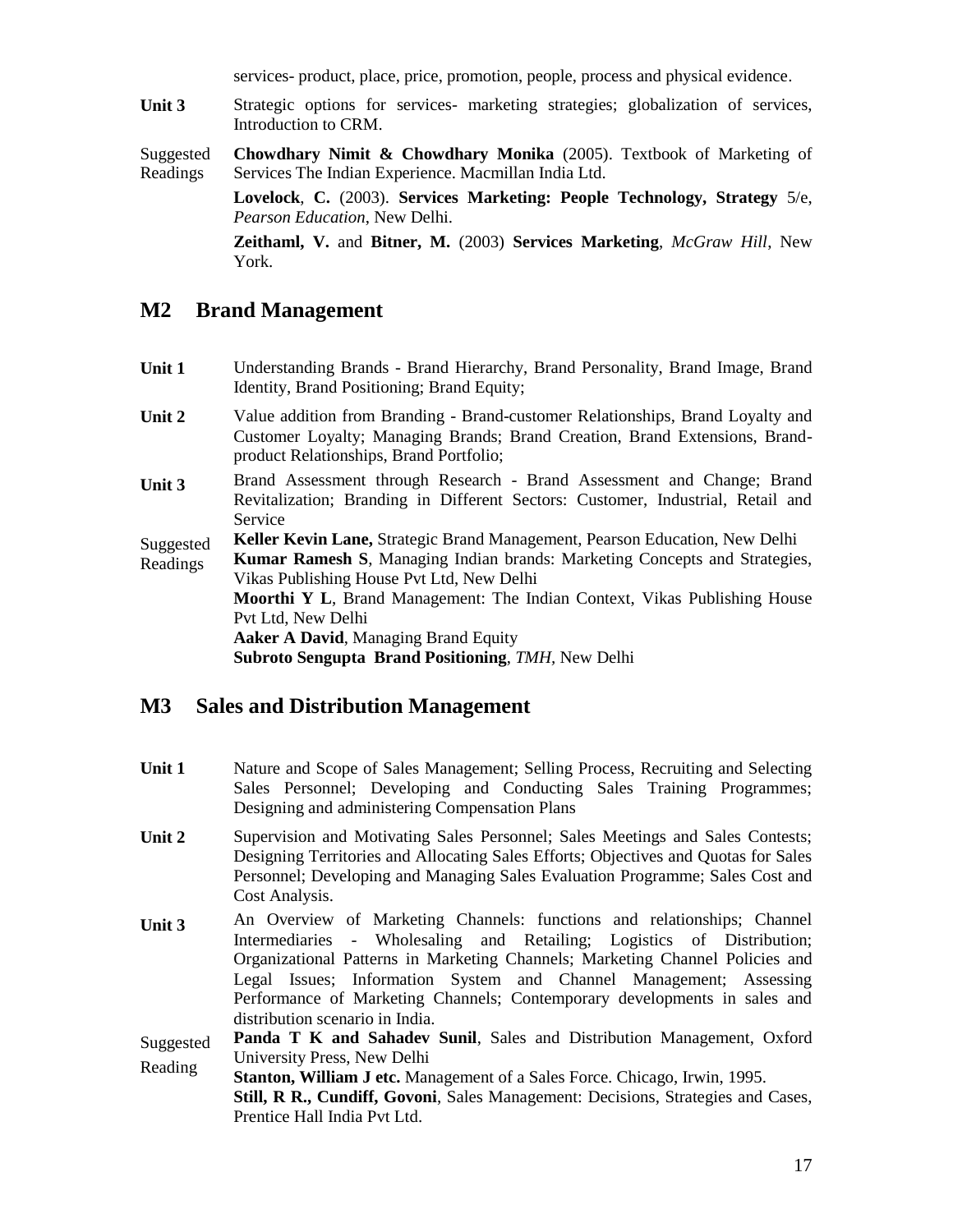## **M4 Consumer Behaviour**

| Unit 1    | Introduction to Consumer Behaviour, Models of Consumer Behaviour, Consumer<br>Involvement and Decision Making                                                                                                                                                 |
|-----------|---------------------------------------------------------------------------------------------------------------------------------------------------------------------------------------------------------------------------------------------------------------|
| Unit 2    | Information Search Process; Evaluative Criteria and Decision Rules; Consumer<br>Motivation; Information Processing and Consumer Perception; Consumer Attitudes<br>and Attitude Change;                                                                        |
| Unit 3    | Influence of Personality and Self Concept on Buying Behaviour; Psychographics<br>and Lifestyle; Reference Group Influence Diffusion of Innovation, Industrial<br>Buying Behaviour, Contemporary issues in Consumer Behaviour & studies of<br>Indian Consumer. |
| Suggested | <b>Schiffman, L G and Kanuk, L L. Consumer Behaviour. New Delhi,</b>                                                                                                                                                                                          |
| Reading   | Prentice Hall of India, (Latest Edition).                                                                                                                                                                                                                     |
|           | <b>Assael, H.</b> Consumer Behaviour and Marketing Action. Ohio, South                                                                                                                                                                                        |
|           | Western, 1995.                                                                                                                                                                                                                                                |
|           | <b>Engle, J F etc.</b> Consumer Behaviour. Chicago, Dryden Press, 1993.                                                                                                                                                                                       |

## **M5 Advertising Management**

- **Unit 1** Introduction to Advertising Management, Role of Advertising in Marketing, DAGMAR Approach, Determination of Target Audience
- Unit 2 Strategy and planning process in advertising campaigns, advertising research, creative strategy and development (appeals), Media strategy & planning (Media Buying),
- **Unit 3** Legal, Ethical and Social Aspects of Advertising, Advertising agency; structure and processes, Rural advertising in India

Suggested Reading **Batra, Myers and Aaker, David A.,** Advertising Management, Prentice Hall of India, New Delhi,

**Jethwaney & Jain:** Advertising Management, Oxford University Press, New Delhi

## **M6 Retail Management**

- Unit 1 Introduction to Retailing; Role, relevance & trends, Retail organization, Retail Customer, Retail Market Segmentation
- Unit 2 Retail location strategy, Product and merchandise management, atmospherics and retail space management, Retail pricing
- **Unit 3** Retail promotion strategy, Relationship marketing in retailing, Retail Equity, Technology in Retailing - Retailing through the Internet, New emerging formats of retailing

Suggested Reading **Bajaj, Tuli, Srivastava**; Retail Management, Oxford University Press, New Delhi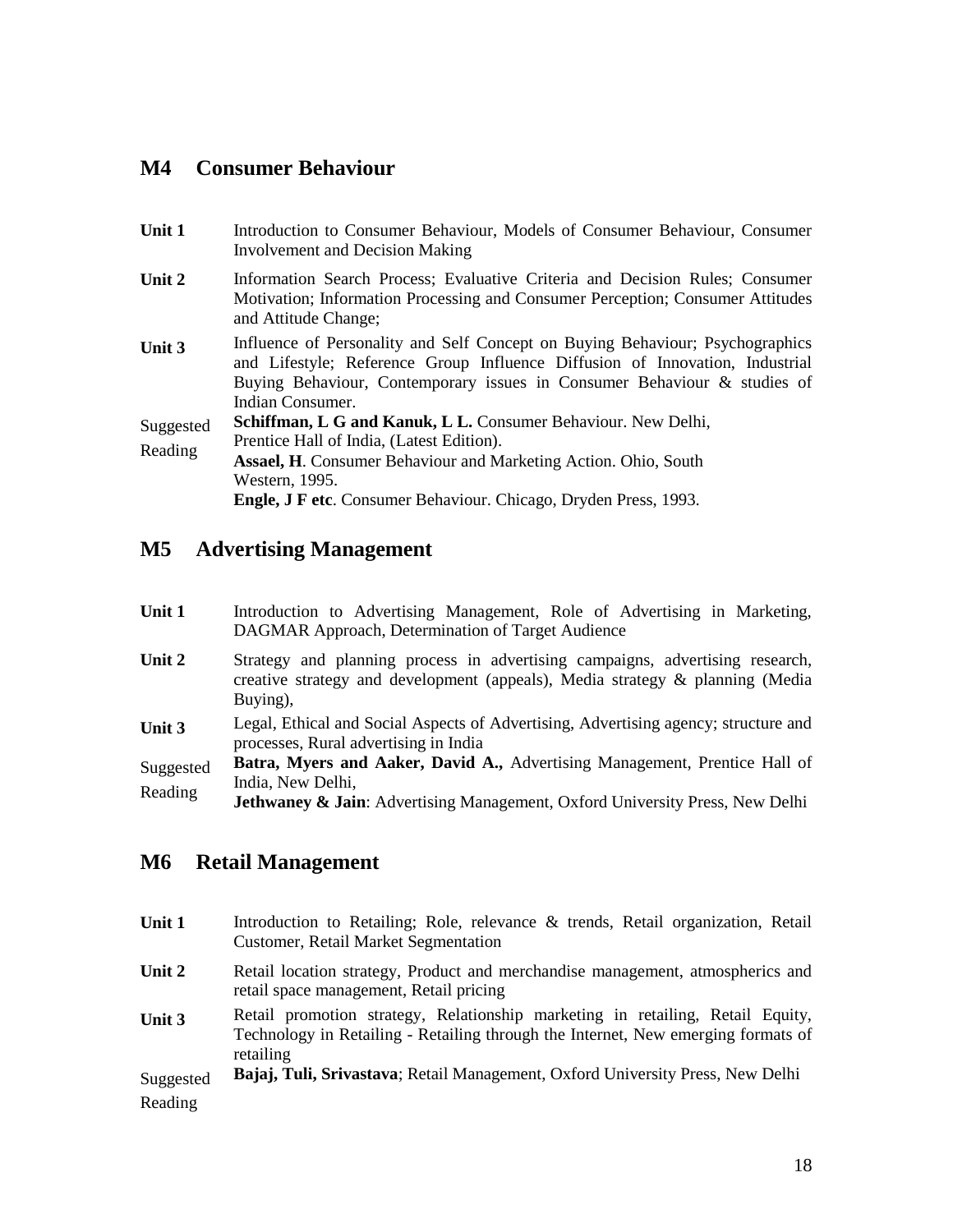## **Finance Electives**

## **F1 Investment and Portfolio Management**

- **Unit 1** Investment: Meaning, Principles and Avenues, Operations of Indian Stock Market; New Issue Market; Valuation Theories of Fixed and Variable Income Securities.
- **Unit 2** Stock Market Analysis Fundamental and Technical Approach, Efficient Market Theory; Recent Developments in the Indian Stock Market.
- **Unit 3** Portfolio Management: Meaning, Importance, Markowitz Theory, Capital Asset Pricing Model, Arbitrage Pricing Theory, constructing efficient frontier and optimum portfolio.

Suggested Readings **Bhalla, V K.** Investment Management: Security Analysis and Portfolio Management., S. Chand, New Delhi

**Pandian Punithavathy**, Security Analysis and Portfolio Management, Vikas Publishing House Pvt Ltd, New Delhi.

**Avadhani V A**, Security Analysis and Portfolio Management., Himalaya Publishing House, New Delhi

**Avadhani V A**, Investment Management., Himalaya Publishing House, New Delhi **Sharpe W F, Alexender G J and Bailey J V**, Investments, Prentice Hall India Ltd., New Delhi

## **F2 Working Capital Management**

- **Unit 1** Working Capital management: Meaning, Concept, Importance, Levels of Working Capital Investment, Working Capital Policies, Cash Management Systems.
- **Unit 2** Managing Corporate Liquidity and Financial Flexibility: Determining the optimum levels of Cash Balance- Baumol Model, Beranek Model, Miller-Orr Model, Stone Model, Receivable Management --Determining the Appropriate Receivable Policy.
- **Unit 3** Inventory Management: Kinds of Inventories, Benefits and Costs of Holding Inventories, Inventory Management and Valuation, Inventory Control Models, Short-term financing.
- Suggested Readings **Bhalla V.K.,** Working Capital Management: Text and Cases, Anmol, New Delhi **Mathur S B**, Working Capital Management and Control: Principles and practice, New Age International Publication, New Delhi **Sharma Dheeraj**, Working Capital Management: A conceptual approach,

Himalaya Publishing House, New Delhi

## **F3 Management of Financial Institutions**

- **Unit 1** Financial Institution: Meaning, Nature, Role of Financial Institutions, Types of Financial Institution: Kinds of Money Market and Capital Market Institutions, Challenges before Financial Institution in India.
- **Unit 2** Management of Commercial Banks in India: Overview of Commercial banks in India, Corporate Governance in banks, Liquidity Management, Management of Deposits, Management of Loans and Asset-Liability Management in Commercial Banks, Non Performing Assets in Banks.
- **Unit 3** Management of Development Banks & Investment Institutions: Overview of Development Banks and Investment Institutions in India, Resource Planning, Resource Mobilisation and Project Evaluation by Development Banks in India.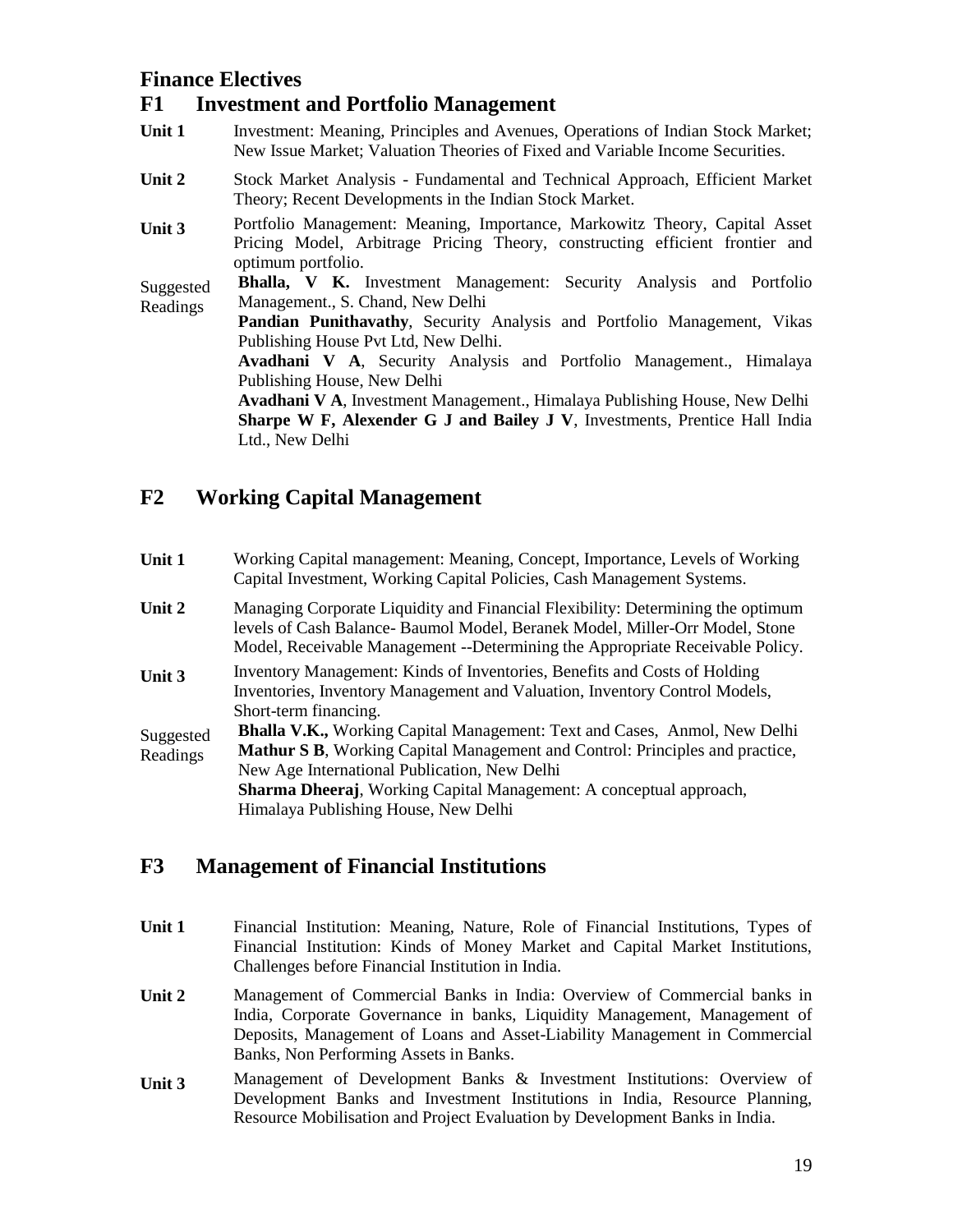Suggested Readings **Bhalla, V K. Management of Financial Services**. *Anmol,* New Delhi, 2001 **Bhalla, V K And Dilbag, Singh. International Financial Centres**. *Anmol,* New Delhi, 1997. **Ennew,C, Trevor Watkins & Mike Wright: Marketing of Financial Services**, *Heinemann Professional* Pub.,1990

## **F4 Project Management**

| Unit 1                | Concept, Characteristics and types of Project, Project Management: Concept,<br>Meaning, Objectives, Participants in Project Management, Project Life Cycle. |
|-----------------------|-------------------------------------------------------------------------------------------------------------------------------------------------------------|
| Unit 2                | Project Planning, Project Organisation, Project Report, Project Design and Network<br>Analysis: PERT, CPM, crashing, levelling and smoothning               |
| Unit 3                | Cost benefit Analysis, Project Financing, Incentives and Subsidies, Project<br>Monitoring and Control.                                                      |
| Suggested<br>Readings | Chandra Prasanna, Project Management, Tata McGraw Hill, New Delhi<br>Maylor, Harvey (2004), Project Management, 3/e, Pearson Education, New<br>Delhi.       |

## **F5 Management Control Systems**

| Unit 1           | Management Control: Concept, Nature, Purpose and Importance, Impact of<br>Inadequate Controls, Management Control Process, Requirement of effective<br>Control System.                                                                                                                                                    |
|------------------|---------------------------------------------------------------------------------------------------------------------------------------------------------------------------------------------------------------------------------------------------------------------------------------------------------------------------|
| Unit 2           | Types of Control, Overview of Management Control Techniques <i>i.e.</i> Budgetary<br>Control, Standard Costing, Financial Ratio Analysis, Internal Audit, Performance<br>Budgeting, Zero base budgeting, Performance Planning and Budgetary System,<br>Statistical Quality Control, PERT, CPM, Responsibility Accounting. |
| Unit 3           | Information needs in the Management Control Process, Measures of Performance,<br>Key variables and Evaluation of Performance, Control of important functions and<br>Activities, Management Reporting System, Strategic Planning and Management<br>Control.                                                                |
| <b>Suggested</b> | Anthony, R N and Govindrajan V. Management Control Systems. 8th                                                                                                                                                                                                                                                           |
| <b>Readings</b>  | ed., Taraporevala, Chicago, Irwin, 1995.                                                                                                                                                                                                                                                                                  |
|                  | <b>Emmanuel, C and Otley D. Accounting for Management Control.</b>                                                                                                                                                                                                                                                        |
|                  | London, Nostrand Reinhold, 1985.                                                                                                                                                                                                                                                                                          |
|                  | Ghosh, P K and Gupta, G S. Cost Analysis and Control. New Delhi, Vision                                                                                                                                                                                                                                                   |
|                  | 1985.                                                                                                                                                                                                                                                                                                                     |
|                  | Glynn, J J. Value for Money: Auditing in Public Sector. London, Prentice                                                                                                                                                                                                                                                  |
|                  | Hall Inc., 1985,                                                                                                                                                                                                                                                                                                          |
|                  | Hersey, P and Blanchard, H B. Management of Organization                                                                                                                                                                                                                                                                  |
|                  | Behaviour: Utilising Human Resources. New Delhi, Prentice Hall of India,                                                                                                                                                                                                                                                  |
|                  | 1988.                                                                                                                                                                                                                                                                                                                     |
|                  | Maciariello, J A and Kirby C J. Management Control System.                                                                                                                                                                                                                                                                |
|                  | Englewood Cliffs, New Jersey, Prentice Hall Inc., 1994.                                                                                                                                                                                                                                                                   |

#### **F6 FINANCIAL DERIVATIVES**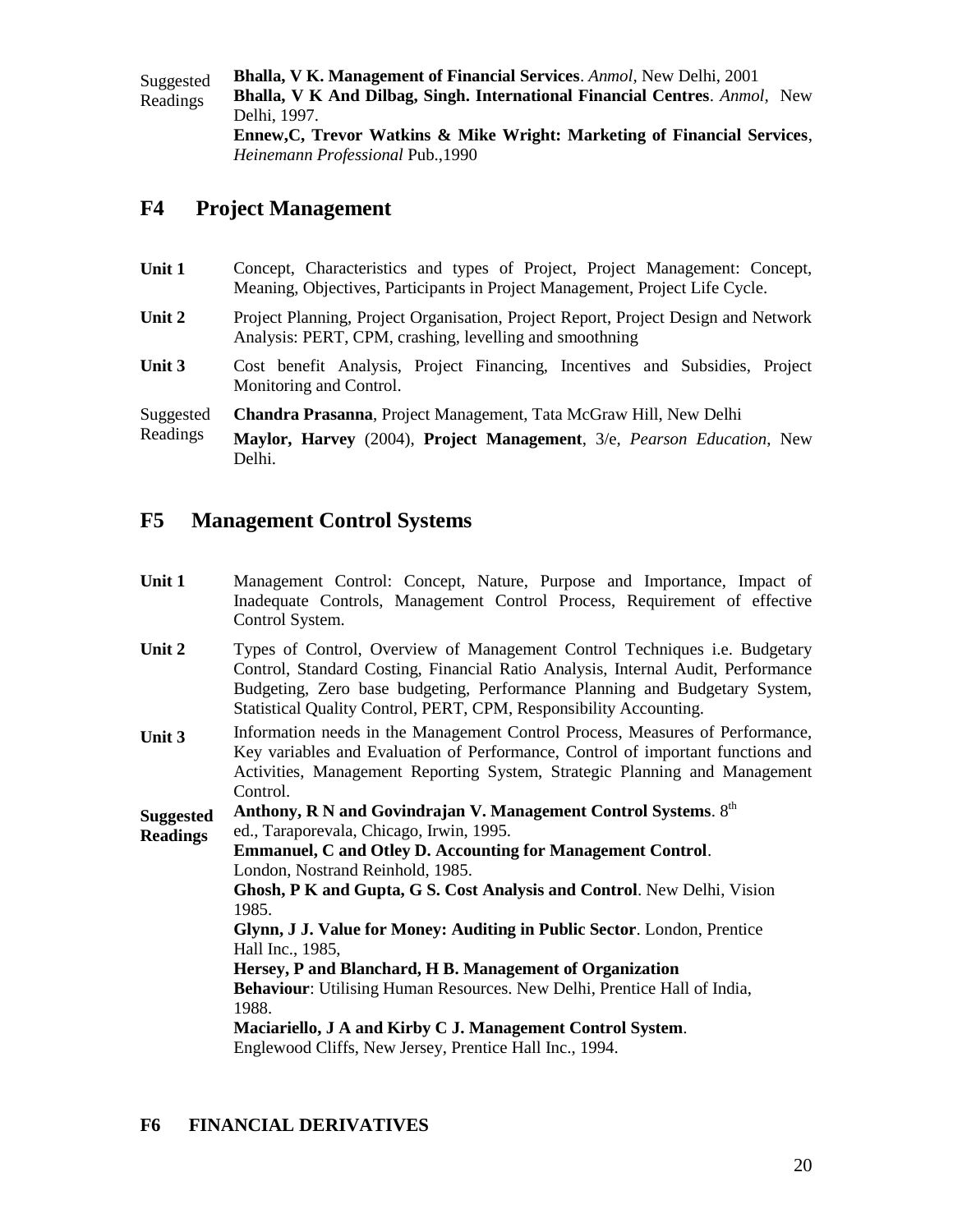| Unit 1                | Derivatives: Meaning, Concept, Forward Contracts, Future Contracts, Other<br>Derivative Securities, Types of Traders, Futures Markets and the use of Futures for<br>Hedging.                                                                                        |
|-----------------------|---------------------------------------------------------------------------------------------------------------------------------------------------------------------------------------------------------------------------------------------------------------------|
| Unit 2                | Forward and Futures Prices, Interest Rate Futures, Swaps, Options Markets,<br>Properties of Stock Option Prices, Trading Strategies Involving Options, Black-<br>Scholes Option Model, Binomial Model.                                                              |
| Unit 3                | Options on Stock Indices, Currencies and Futures Contracts, General Approach to<br>Pricing Derivatives Securities, Interest Rate Derivative Securities, Derivatives<br>Market in India.                                                                             |
| Suggested<br>Readings | <b>Gupta S.L., Financial Derivatives – Theory Concepts and Problems, Prentice Hall</b><br>of India.<br><b>Hull,</b> Introduction to Futures and Options Markets, Prentice Hall of India.<br><b>Bell E David, Schleifer, Risk Management Vikas Publishing House.</b> |

#### **F7 CORPORATE TAXATION**

- **Unit 1** Basic Concepts of Income Tax, Residential status of a Company, Computation of Income under Different Heads of Income, Set off and Carry forward of Losses, Deductions and Exemptions in Additional Tax on Undistributed Profits, Companies Profit Surtax Act, Computation of Tax Liability.
- **Unit 2** Meaning and Scope of Tax Planning and Location of Undertaking, Type of Activity, Ownership Pattern, Tax Planning Regarding Dividends Policy, Issue of Bonus Shares, Inter Corporate Dividends and Transfers, Tax Planning Relating to Amalgamation and Merger of Companies.
- **Unit 3** Tax Considerations in respect of Specific Managerial Decision like Make or Buy, Own or Lease, Close or Continue, Sale in Domestic Markets or Exports; Replacements and Capital Budgeting Decisions, etc, Tax Planning in respect of Managerial Remuneration, Foreign Collaborations and Joint Ventures, Implications of Avoidance of Double Taxation Agreements.

Suggested Readings **Ahuja, G K & Gupta**, Systematic Approach to Income Tax. Allahabad, Bharat Law House, 1999.

**Iyengar, A C**. Sampat Law of Income Tax. Allahabad, Bharat Law House, 1981. **Kanga, J Band Palkhivala**, N A. Income Tax. Bombay, VOI.1-3, N.M. Tripathi. **Ranina, H P**. Corporate Taxation: A Handbook. 2nd ed., New Delhi, Oriental Law House, 1985. **Singhania, V K**. Direct Taxes: Law and Practice. Delhi, Taxman, 1991. **Srinivas, E A.** Handbook of Corporate Tax Planning. New Delhi, Tata McGraw Hill, 1986.

**V. K. Singhania**, Direct Taxes Ready Recknor, Taxman

**Ahuja & Gupta** – Income Tax (Bharat Law house Pvt. Ltd.)

#### **F8 INTERNATIONAL FINANCE**

Unit 1 Introduction: growing importance of international finance – foreign Exchange markets, exchange rate determinants, supply and demand conditions in the forex market, exchange rate theories, exchange rate systems. International financial systems – international parity principles, purchasing power parity, interest rate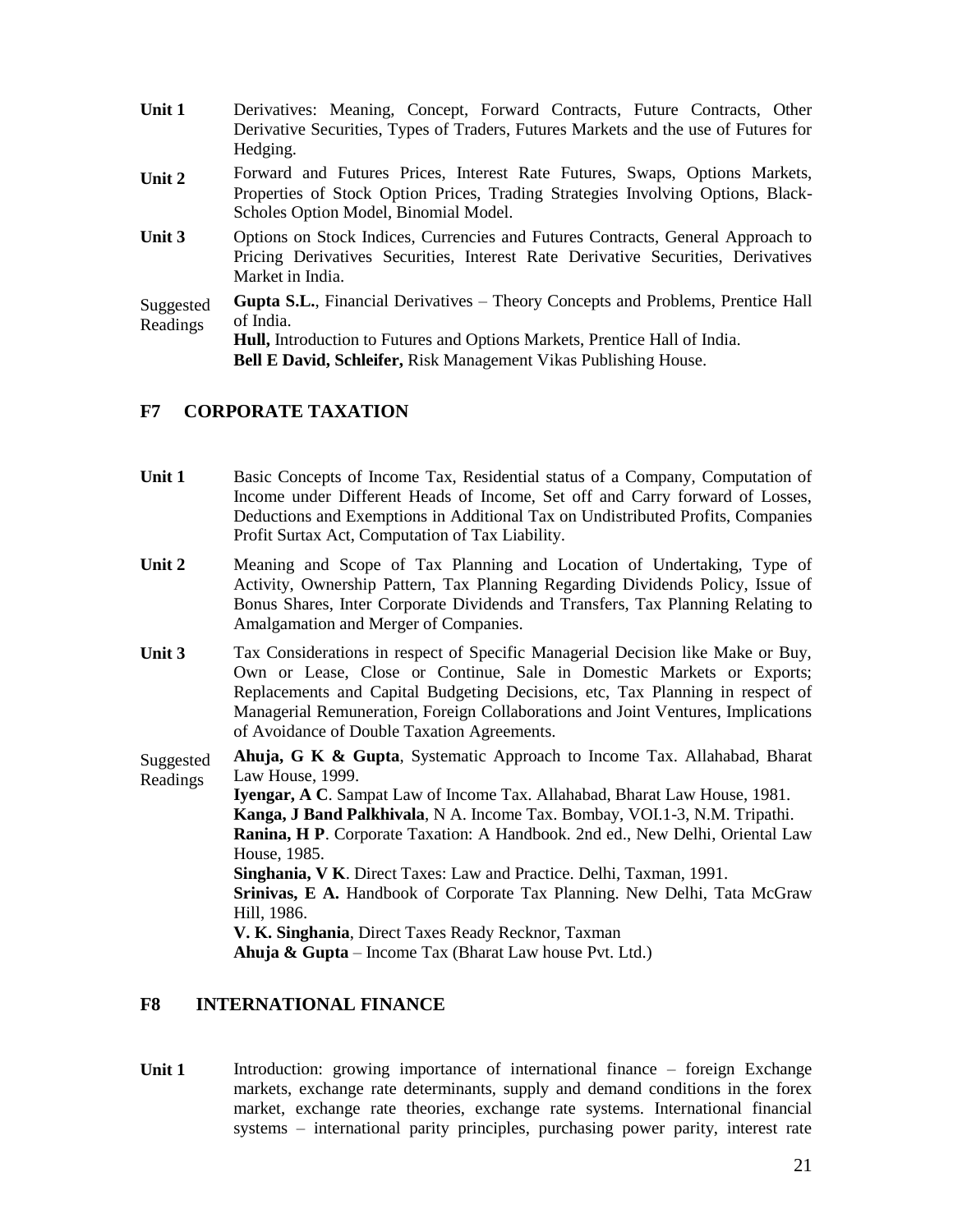parity.

| Unit 2                | Foreign exchange exposure and risk – hedging risk and exposure. International<br>Financing: equity financing – ADRs and GDRs – international credit syndication –<br>international credit instruments.                                                                                                                              |
|-----------------------|-------------------------------------------------------------------------------------------------------------------------------------------------------------------------------------------------------------------------------------------------------------------------------------------------------------------------------------|
| Unit 3                | International Investing: Capital budgeting foreign direct investments – valuation of<br>cash flows – cash management from international business – international portfolio<br>investing. Institutional structure of International finance – multinational banking<br>institutions – financing arrangements for international trade. |
| Suggested<br>Readings | Sharan V, International Financial Management, Prentice Hall of India, New Delhi                                                                                                                                                                                                                                                     |

#### **Human Resource Management Electives**

#### **H1 Industrial Relations and Legislations**

- **Unit 1** Industrial Relations Perspectives; Industrial Relations and The Emerging Socioeconomic Scenario; Industrial Relations and the State; Legal Framework of Industrial Relations;;
- **Unit 2** Role and Future of Trade Unions; Trade Union and the Employee; Trade Union and The Management; Discipline and Grievance Management; Negotiation and Collective Settlements;
- Unit 3 Participative Management and Go-ownership; Productive Bargaining and Gain Sharing" Employee Empowerment and Quality Management; Industrial Relations and Technological Change.

Suggested **Chhabra T N, Suri R K**, Industrial Relations Concept and Issues, Dhanpat

Readings Rai & Co. (P) Ltd.

> **Kochan, T.A. & Katz Henry. Collective Bargaining and Industrial Relations**. *Hornewood,* Illinois, **Papola, T S & Rodgers, G. Labour Institutions and Economic Development in India.** *Geneva, ILO* **Rarnaswamy, E A. The Rayon Spinners The Strategic Management of**

**Industrial Relations.** *Oxford University Press*, New Delhi

## **H2 Human Resources Development**

| Unit 1                | Introduction to HRD - Concepts, Goals, Challenges; HRD system and strategies, HRD<br>Climate;                                                                                                                                                                                    |
|-----------------------|----------------------------------------------------------------------------------------------------------------------------------------------------------------------------------------------------------------------------------------------------------------------------------|
| Unit 2                | Designing HRD Systems: Development system; Career system; Employee counseling,<br>coaching and mentoring                                                                                                                                                                         |
| Unit 3                | HRD for Workers; HRD Intervention; HRD Approaches for coping<br>with<br>Organisational Changes; Case Studies of HRD in Indian Organizations.                                                                                                                                     |
| Suggested<br>Readings | T Deb, HRD Theory and Practice, Ane Books, New Delhi<br>Dayal, Ishwar. Successful Applications of HRD. New Concepts, New Delhi<br>Dayal, Ishwar. Designing HRD Systems. New Concepts, New Delhi<br>Kohli, Uddesh & Sinha, Dharni P. HRD - Global Challenges & Strategies in 2000 |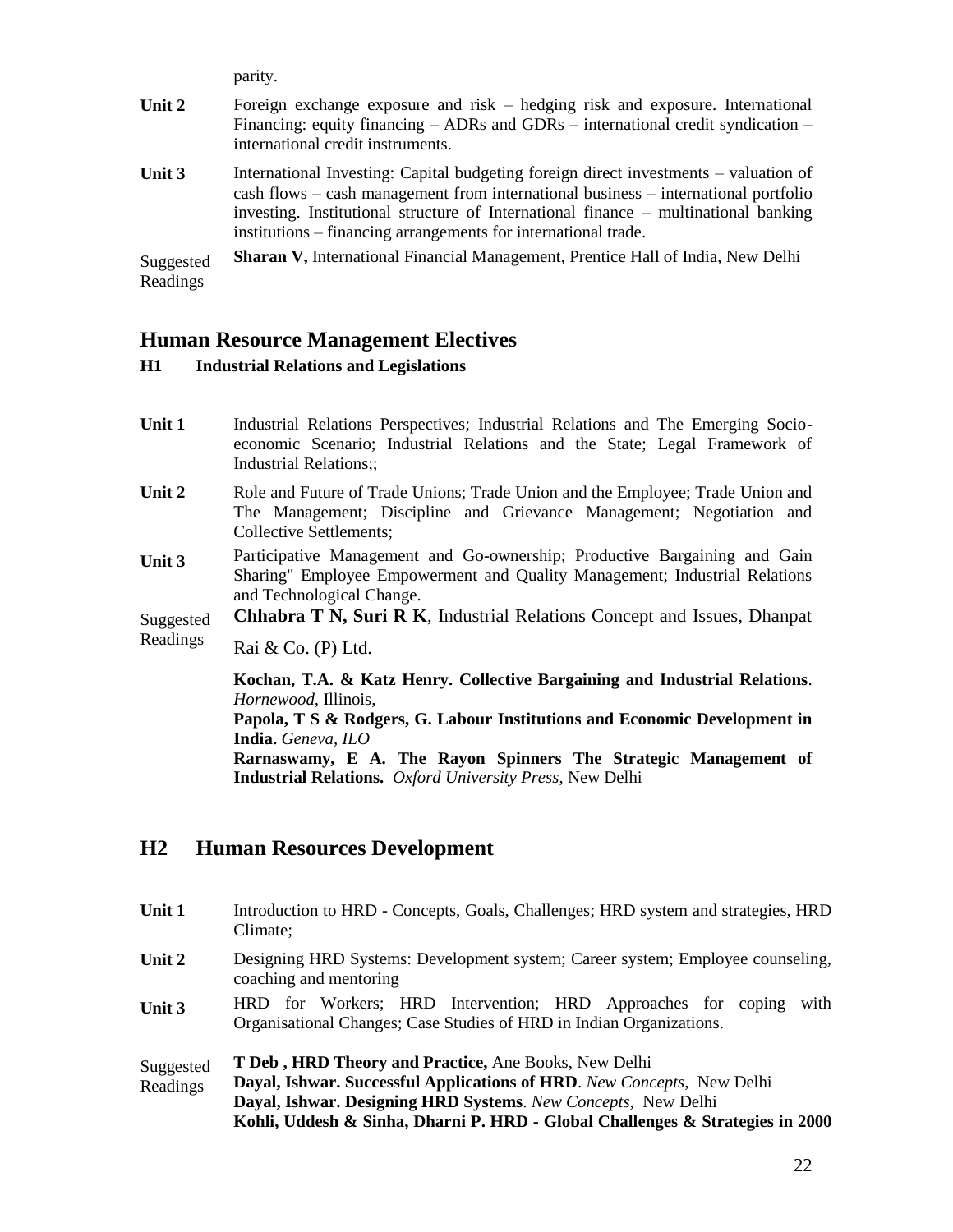### **H3 Labour Laws**

| Unit 1 | Emergence and Objectives of Labour Laws and their Socio-economic Environment:<br>Industrial Relations Laws - Laws Relating to Industrial Disputes, Trade Unions, and<br><b>Standing Orders;</b> |
|--------|-------------------------------------------------------------------------------------------------------------------------------------------------------------------------------------------------|
| Unit 2 | Laws Relating to Discharge, Misconduct, Domestic Enquiry, Disciplinary Action;<br>Social Security Laws - Laws Relating to Workmen's Compensation, Employees'                                    |

- Social Security Laws Laws Relating to Workmen's Compensation, Employees' State Insurance, Provident Fund, Gratuity and Maternity Relief
- **Unit 3** Wages and Bonus Laws The Law Of Minimum Wages, Payment of Wages, Payment Of Bonus; Laws Relating to Working Conditions - The Laws Relating to Factories, Establishment, and Contract Labour; Interpretations of Labour Laws, their Working, and Implications for Management, Union, Workmen; The Economy and the Industry

Suggested Readings **Ghaiye, B R.** Law and Procedure of Departmental Enquiry in Private and Public Sector. Lucknow, Eastern Law Company, 1994. **Malhotra, O P.** The Law of Industrial Disputes. Vol. I and II, Bombay

**Malik, P. L.**, Handbook of Industrial Law, Lucknow, Eastern Book, 1995. **Srivastava S C**, Industrial Relations and Labour Law, New Delhi, Vikas 1994.

## **H4 Training and Development**

- **Unit 1** Training an Overview; Role, Responsibilities and Challenges to Training Managers, Organization and Management of Training, Function methods of training, Development: concept, overview and methods.
- **Unit 2** Learning and training, Identification of training needs and Action Research
- **Unit 3** Training Process: Planning, Designing and conducting training and development programme, evaluation of training and development programmes, Training and Development in India.

#### Suggested **T Deb , Training and Development, Ane Books, New Delhi**

Readings **Beunet, Roger ed**. Improving Training Effectiveness. Aldershot, Gower **Buckley R & Caple, Jim**. The Theory & Practice of Training. London, Kogan & Page **Lynton, R & Pareek, U**., Training for Development, Vistaar Publications, New Delhi

**Pepper, Allan D.**, Managing the Training and Development Function. Aldershot, Gower, 1984.

**Rae, L.** How to Measure Training Effectiveness. Aldershot, Gower

**Reid, M A. etc**. Training Interventions: Managing Employee Development. London, IPM

**Senge, P.** The Fifth Discipline: The Art and Practice of the Learning Organization. London, Century

## **H5 Human Resource Planning**

- **Unit 1** Macro Level Manpower Planning and Labour Market Analysis; Organisational Human Resource Planning; Stock Taking; Work Force Flow Mapping; Age and Grade Distribution Mapping;
- **Unit 2** Models and Techniques of Manpower Demand and Supply Forecasting; Behavioral